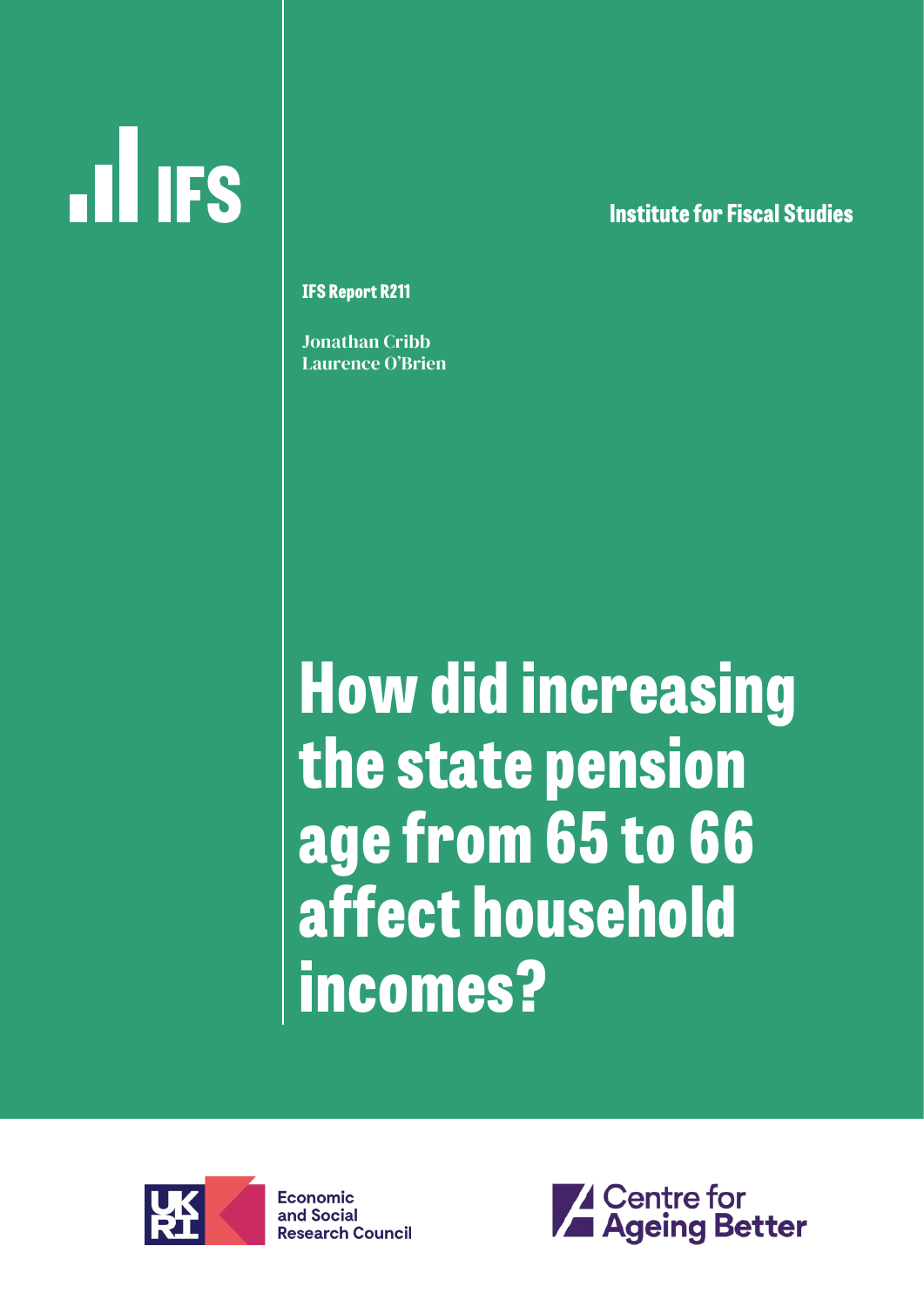#### **How did increasing the state pension age from 65 to 66 affect household incomes?**

Jonathan Cribb Laurence O'Brien

Copy-edited by Judith Payne

#### Published by **The Institute for Fiscal Studies**

7 Ridgmount Street London WC1E 7AE +44 (0)20 7291 4800 [mailbox@ifs.org.uk](mailto:mailbox@ifs.org.uk) <http://www.ifs.org.uk/> [@TheIFS](https://twitter.com/theifs)

The Institute for Fiscal Studies, June 2022

ISBN 978-1-80103-075-5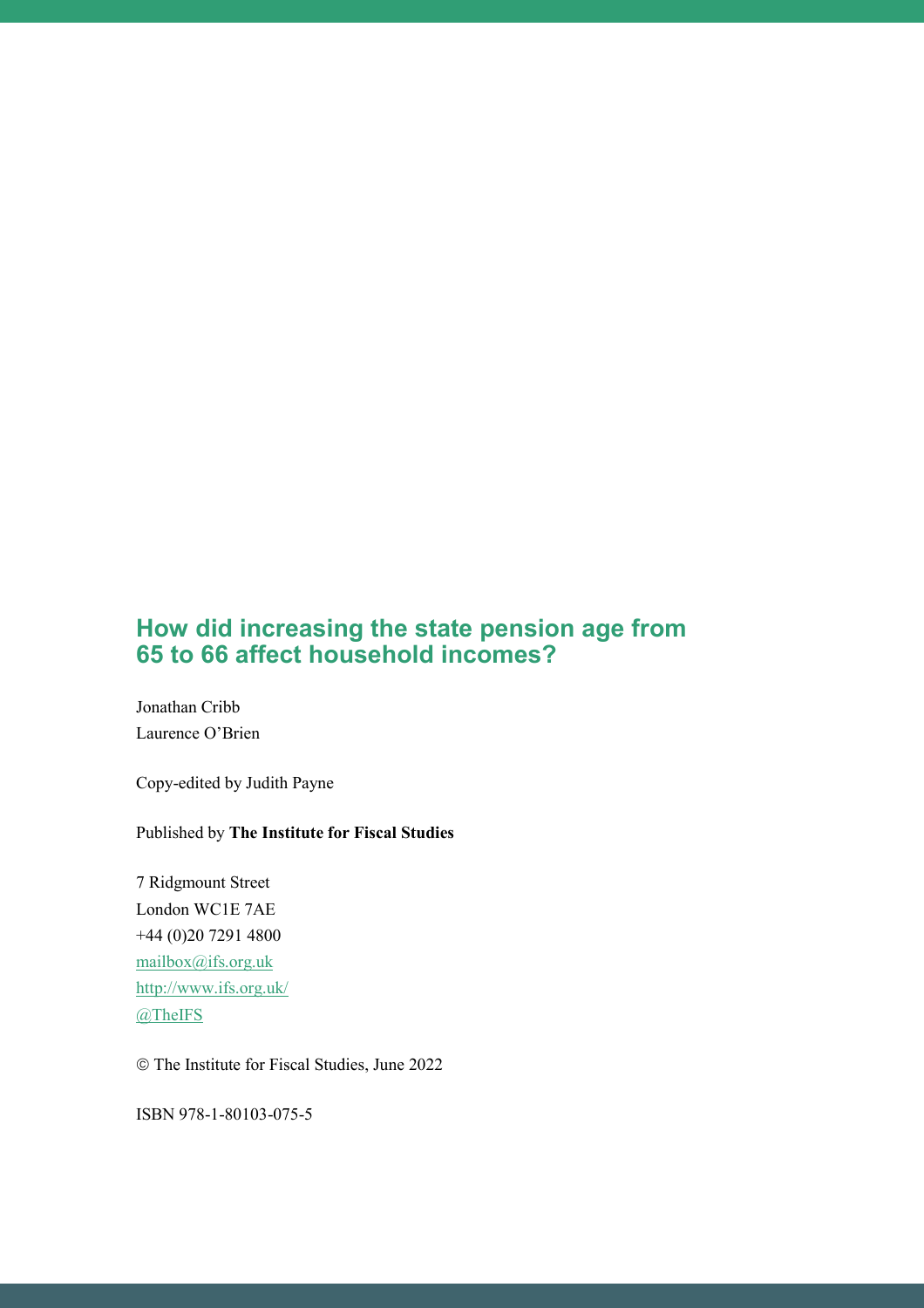# **Preface**

The authors are grateful for funding from the Centre for Ageing Better that enabled them to write this report. The Centre for Ageing Better is a charitable foundation, funded by the National Lottery Community Fund. Its vision is a society where everyone enjoys later life. Co-funding from the Centre for the Microeconomic Analysis of Public Policy (ES/T014334/1) at the Institute for Fiscal Studies is gratefully acknowledged.

Data from the Family Resources Survey were accessed through an agreement with the Department for Work and Pensions. The authors would like to thank Emily Andrews, Carl Emmerson and members of the project advisory board for helpful feedback and comments.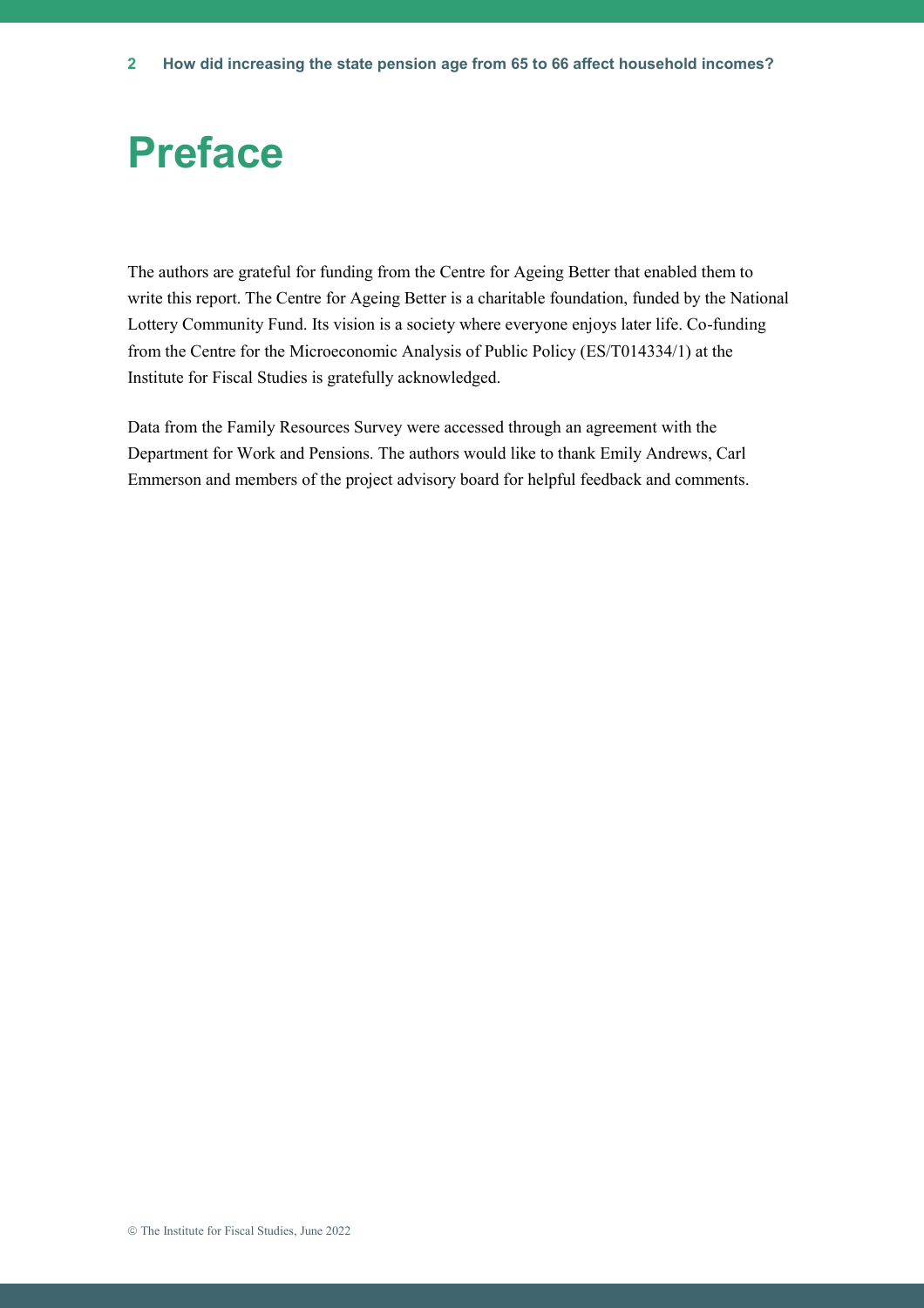# **Contents**

|  | 3. Effect of the reform on individual incomes and government finances  11 |  |  |  |  |  |
|--|---------------------------------------------------------------------------|--|--|--|--|--|
|  |                                                                           |  |  |  |  |  |
|  |                                                                           |  |  |  |  |  |
|  |                                                                           |  |  |  |  |  |
|  |                                                                           |  |  |  |  |  |
|  |                                                                           |  |  |  |  |  |
|  |                                                                           |  |  |  |  |  |
|  |                                                                           |  |  |  |  |  |
|  |                                                                           |  |  |  |  |  |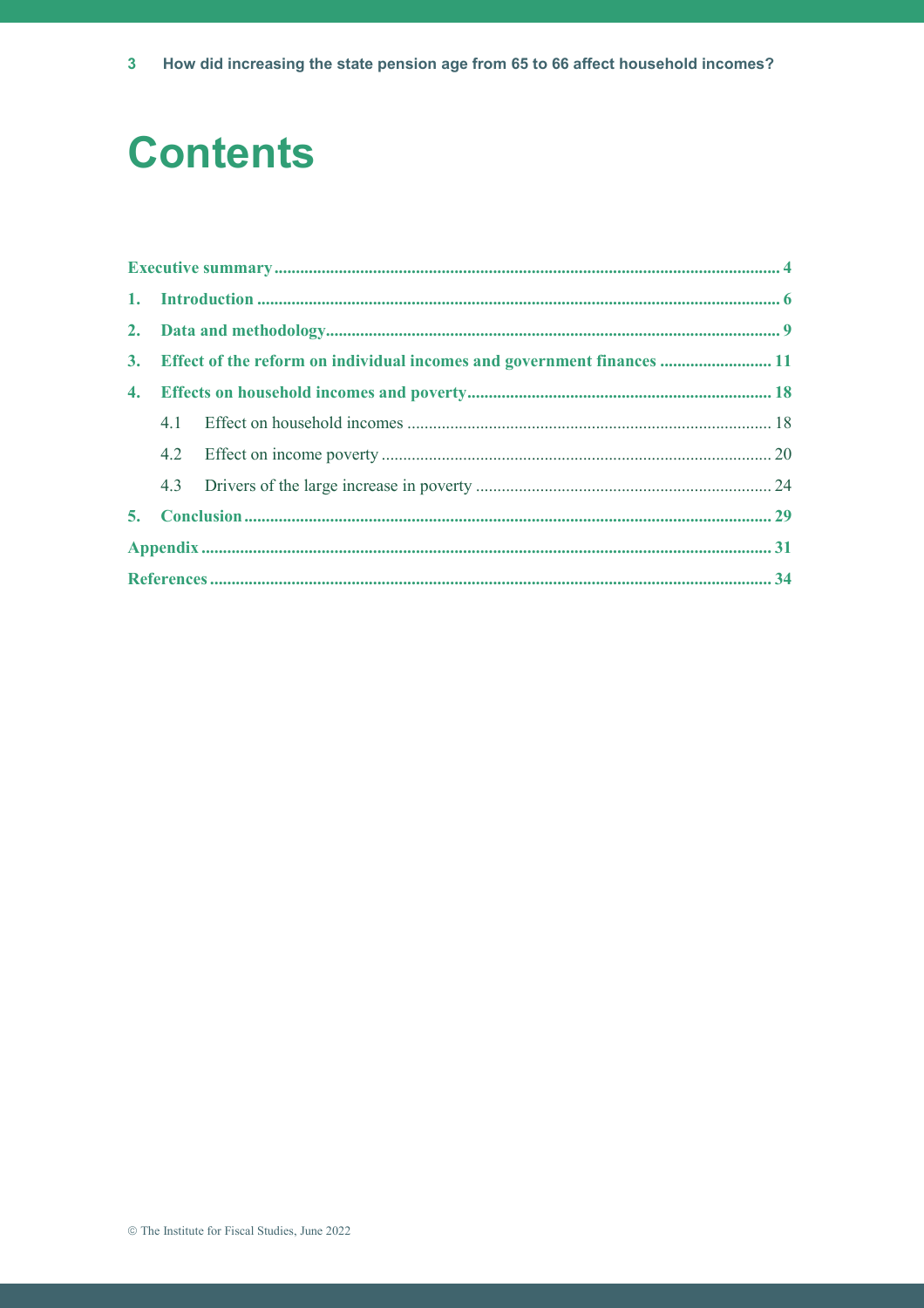## **Executive summary**

## **Key findings**

- 1 **The biggest impact on incomes of the increase in the state pension age from 65 to 66 is simply that 65-year-olds lost – on average – state pension income worth around £142 per week in 2020–21.** This reduction in state pension income was much larger than the overall increase in earnings arising from around 9% of 65-year-olds delaying their retirement until they reached the new state pension age.
- 2 Accounting for all forms of income, including state pensions, earnings, other benefits, private pensions and investment incomes, **the increase in the state pension age pushed down the net income of 65-year-olds by an average of £108 per week**. This is an average, and many will have seen bigger reductions in their incomes, while those who remained in full-time work as a result of the reform actually received a higher total income than if the state pension age had remained at 65.
- 3 **The reduced payments of state pensions – and the higher direct tax payments resulting from the increase in the state pension age – boosted the public finances by around £4.9 billion per year.** This is the counterpart to the reductions in household incomes caused by the reform. This exchequer gain is equivalent to around ¼% of national income and almost 5% of public spending on state pensions.
- 4 The reductions in household incomes have had a particularly important effect on lower-income households: they have caused significant increases in income poverty rates among 65-year-olds. **The reform caused absolute income poverty rates (after accounting for housing costs) among 65-year-olds to climb to 24%, some 14 percentage points higher than – or more than double – the 10% that we estimate it would have been had the state pension age remained at 65.**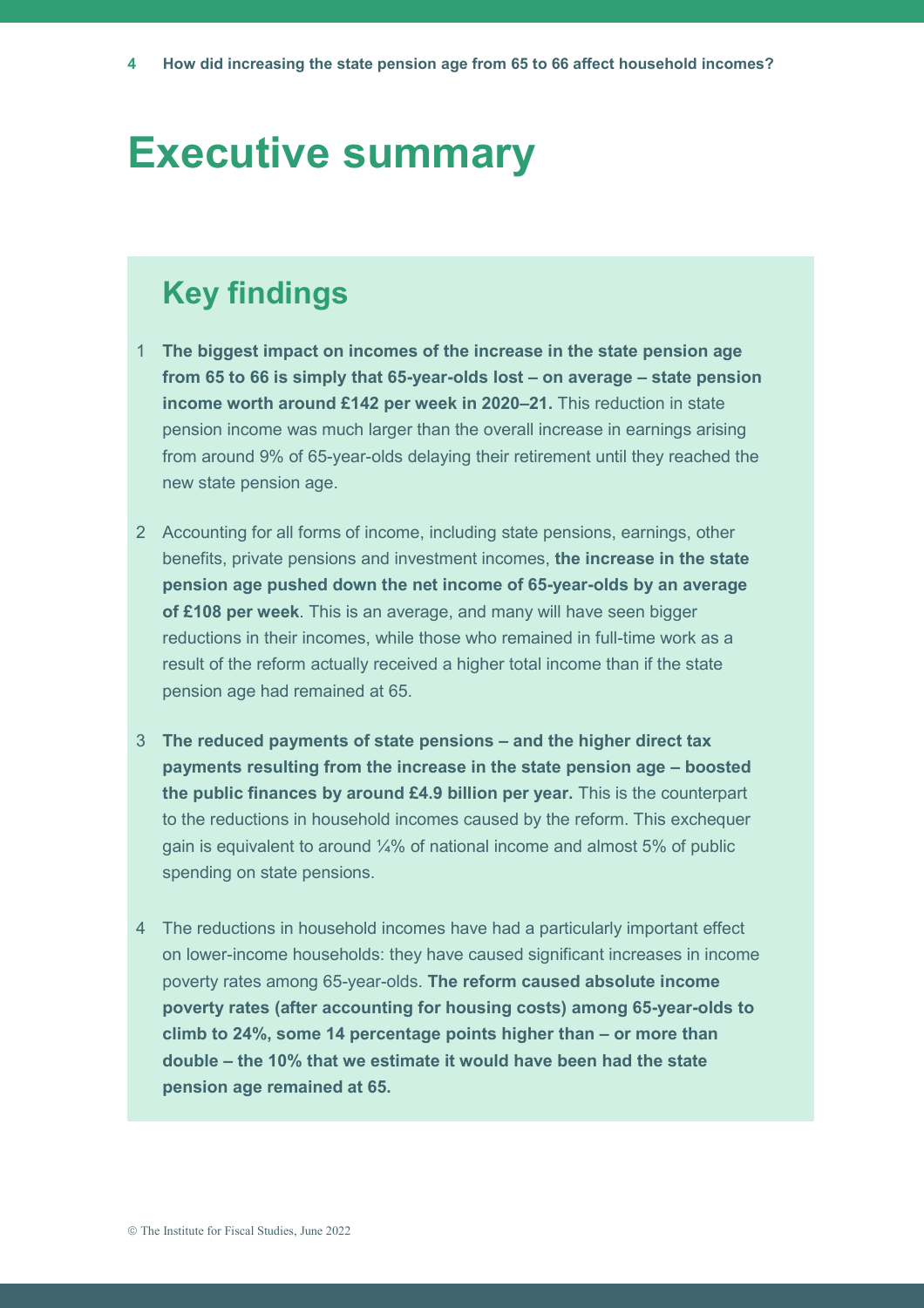- 5 **For some groups, the increase in the state pension age from 65 to 66 caused absolute income poverty rates among 65-year-olds to rise by much more.** These include single people (rising to 38%, 22 percentage points higher than the 16% it would have been without the reform), those with at most GCSE-level education (to 35%, 21 percentage points higher than the 14% it would have been) and renters (to 46%, 24 percentage points higher than the 22% it would have been). This is because many in these groups were close to the poverty line prior to the latest increase in the state pension age.
- 6 **This latest increase in the state pension age led to a larger increase in income poverty than that seen following earlier increases in the female state pension age.** This is for two reasons. First, the gap between state support for those just above and just below state pension age has increased, as both means-tested support for pensioners and state pensions paid to new pensioners have risen while working-age benefits have not. Second, fewer people are in work at older ages, meaning people were much more reliant on the state pension at age 65 than at age 60.
- 7 **Most of the increase in absolute income poverty for 65-year-olds as a result of the reform has been among people not in paid work.** The fraction of 65-year-olds who were in poverty and not in employment rose by 10 percentage points from a pre-reform baseline of 9%. However, there was also an increase in in-work poverty, with the share of 65-year-olds in work and in poverty rising by 3½ percentage points from a pre-reform baseline of only 1% of the 65-year-old population being in in-work poverty.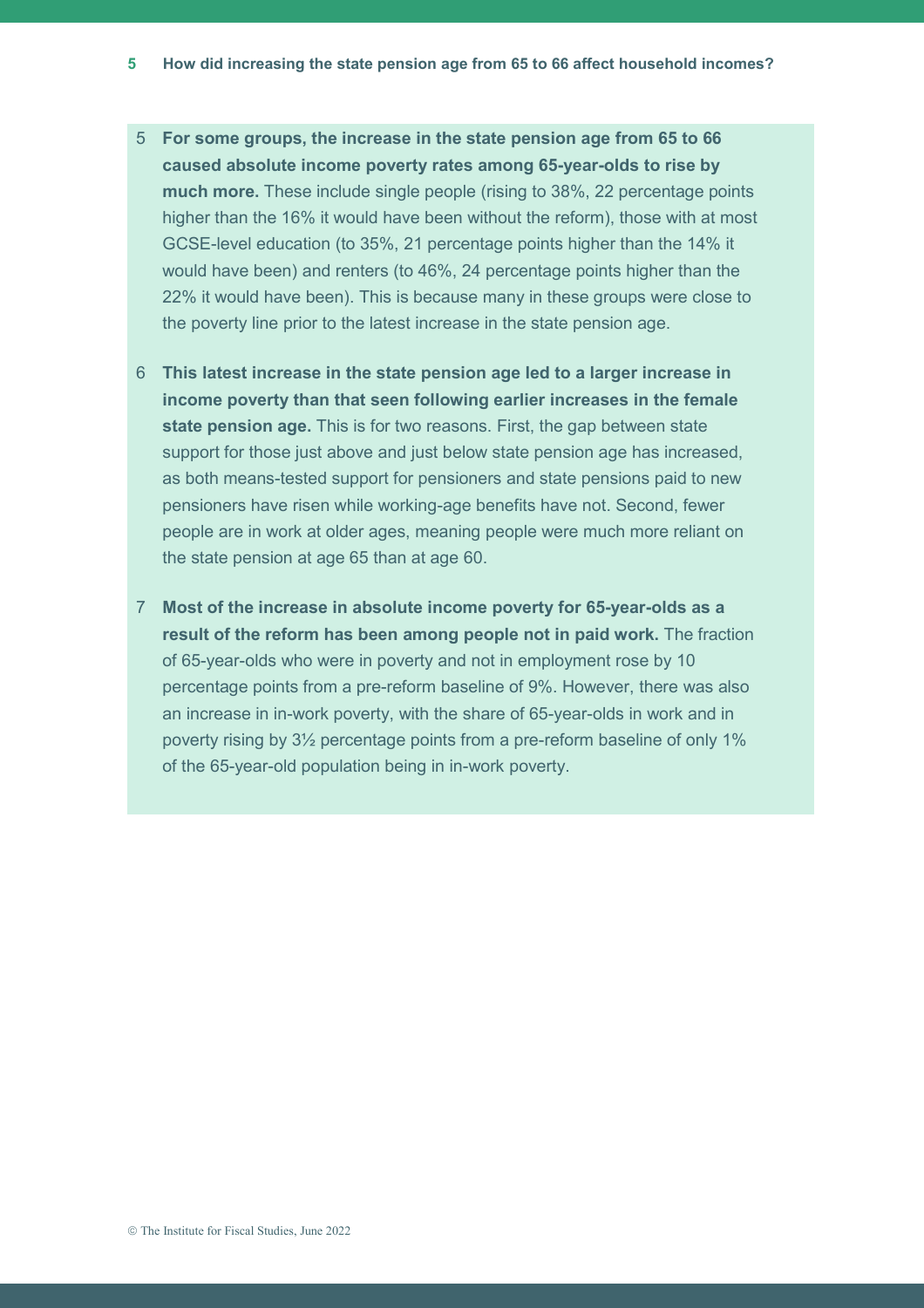## **1. Introduction**

With rising life expectancy and an ageing population, there are pressures on the financial sustainability of providing state pensions in the UK: the number of people of pensionable age is projected to reach over 15.2 million by 2045, a 28% increase on the level in 2020 (Office for National Statistics, 2022). One response to this challenge by the UK government has been to increase the earliest age at which people can claim a state pension ('the state pension age', SPA). The female state pension age began rising from age 60 in April 2010, achieving parity with the male state pension age of 65 in late 2018. The state pension age for both men and women then increased from 65 to 66 between December 2018 and October 2020. It is this latter reform that we examine in this report. Further increases in the state pension age are already legislated, starting with an increase to age 67 between 2026 and 2028.

Although such increases to the state pension age are a coherent government response in the face of rising life expectancy at older ages, they can have a substantial effect on household finances. In the current year (2022–23), a full new state pension is worth £185.15 a week. **<sup>1</sup>** This is a significant amount for many: state support (the most important source of which is the state pension) makes up just over half of income for middle-income pensioners, and more than 80% of income for the poorest fifth of pensioners (Department for Work and Pensions, 2022).

In response to a higher state pension age, some people might change their retirement and financial plans. The full effect of a rise in the state pension age on household incomes will depend on these responses and is therefore unclear a priori. In this report, we quantify the impact of increasing the state pension age from 65 to 66 (which occurred between 2018 and 2020) on household incomes, poverty and public finances, after – in particular – taking into account that some will remain in paid work at age 65 as a result of the reform. Not only is this analysis important for evaluating this previous increase in the state pension age, but it is also useful for assessing the potential effects of future increases.

This is especially important now given the upcoming second independent review of the state pension age, scheduled to be published by May 2023. The first review (known as the 'Cridland

**<sup>1</sup>** Some will receive a smaller amount as they have fewer than 35 qualifying years of National Insurance contributions or credits; however, this will be a small minority. In addition, there is also a group of people who will lose a larger amount from the changes in the state pension age as they accrued a larger entitlement to the state pension system that operated prior to 2016 (the Basic State Pension and the State Earnings-Related Pension Scheme (SERPS) or Second State Pension (S2P)); this will particularly be the case for those who spent several years with high employment income but did not contract out of SERPS or S2P.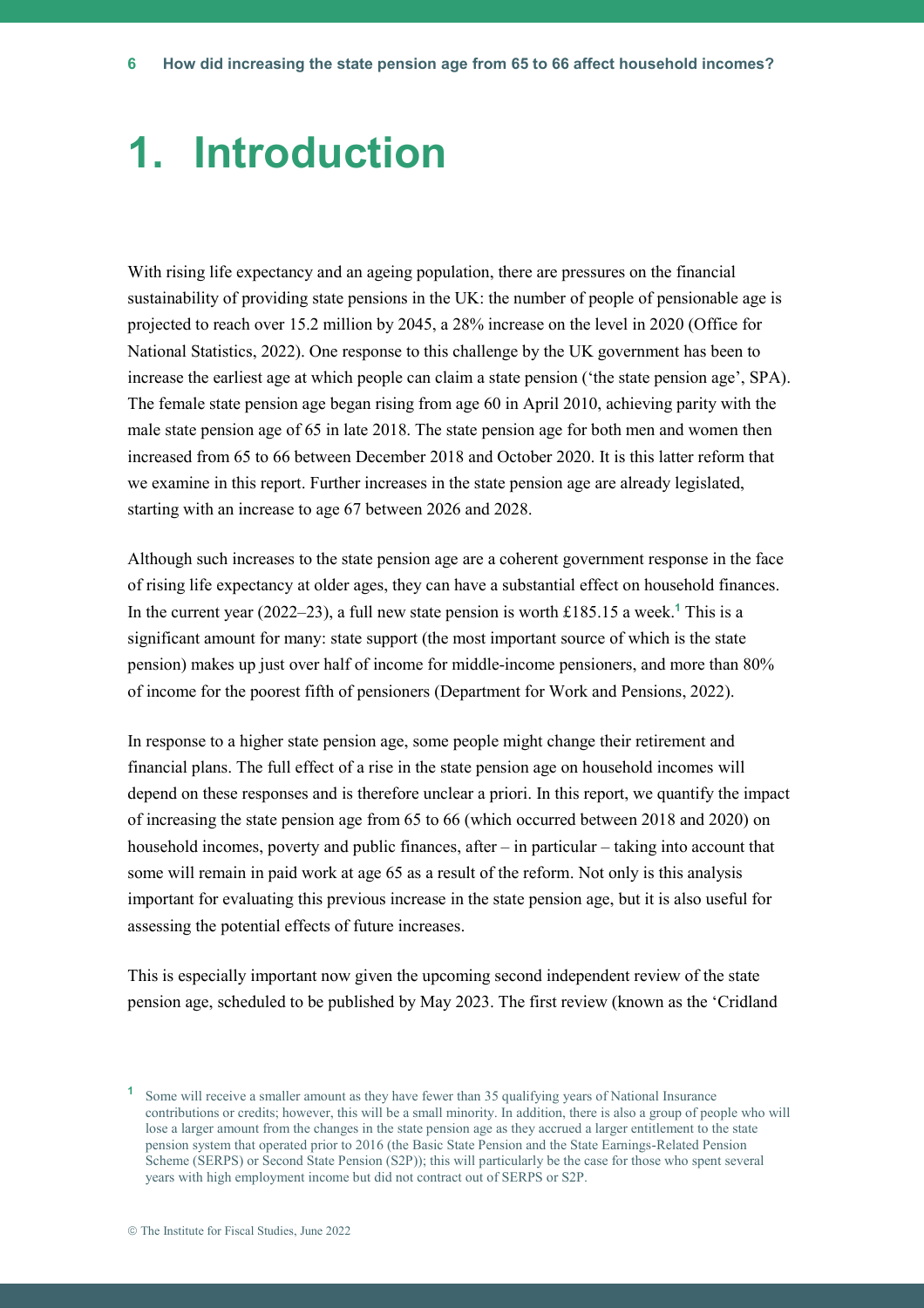Review'; undertaken in 2017) concluded (among other things) that the increase in the state pension age, legislated to take place between 2044 and 2046, should be brought forwards to between 2037 and 2039, but that the second review should reconsider the timing of the increase in the light of emerging evidence (Independent Review of the State Pension Age, 2017).

Changing employment plans is one key way in which people can respond to a higher state pension age. Previous research at IFS showed that the increase in the state pension age from 65 to 66 led to many people staying in work longer: Cribb, Emmerson and O'Brien (2022) found that the employment rate of 65-year-olds increased by around 8 percentage points in response to the reform, with relatively similar effects for men and women. That research also identified some groups who seemed to be more adversely affected by the increase in the state pension age, such as the 5,000 additional 65-year-olds who were unemployed (rather than retired or remaining in paid work) due to the reform.

However, employment responses are only part of the story when assessing the impact of state pension age increases. In this report, we analyse the extent to which households' incomes were affected by the increase in the state pension age from 65 to 66, as well as which components of household income changed and by how much. We build on the analysis of Cribb and Emmerson (2019), who examined the effect of the earlier increase in the female state pension age from 60 to 63 on household living standards. They found that that increase in the female state pension age led to a reduction in women's household incomes by £32 per week (in 2015–16 prices) on average – with the loss of state pension income being partially offset by an increase in earnings – and an increase in the share of women in absolute income poverty by 6 percentage points.

There are several reasons why the increase in the state pension age from 65 to 66 might have different effects from the earlier increase in the female state pension age analysed by Cribb and Emmerson (2019). First, this is the first time that the effect of an increase in the male state pension age on household income and poverty rates has been analysed in the UK. There are also reasons to suspect that changes in the state pension age might have different effects as the state pension age reaches older ages, and as other aspects of the tax and benefit system change over time. For instance, 65-year-olds tend to have more health problems than 60-year-olds and so may be less able to work and may be more reliant on the benefit system if not in paid work. In addition, as we show, the gap between pensioner benefits and working-age benefits has increased over the past decade, which could increase the importance of the state pension age for less well-off households. All these changes mean that the effect of the earlier state pension age increase for women might differ from the effect of the more recent state pension age increase.

The rest of this report proceeds as follows. We begin in Chapter 2 by briefly describing the data set we use for our analysis, the Family Resources Survey, as well as our empirical methodology. Then, in Chapter 3, we estimate the effect of the increase in the state pension age from 65 to 66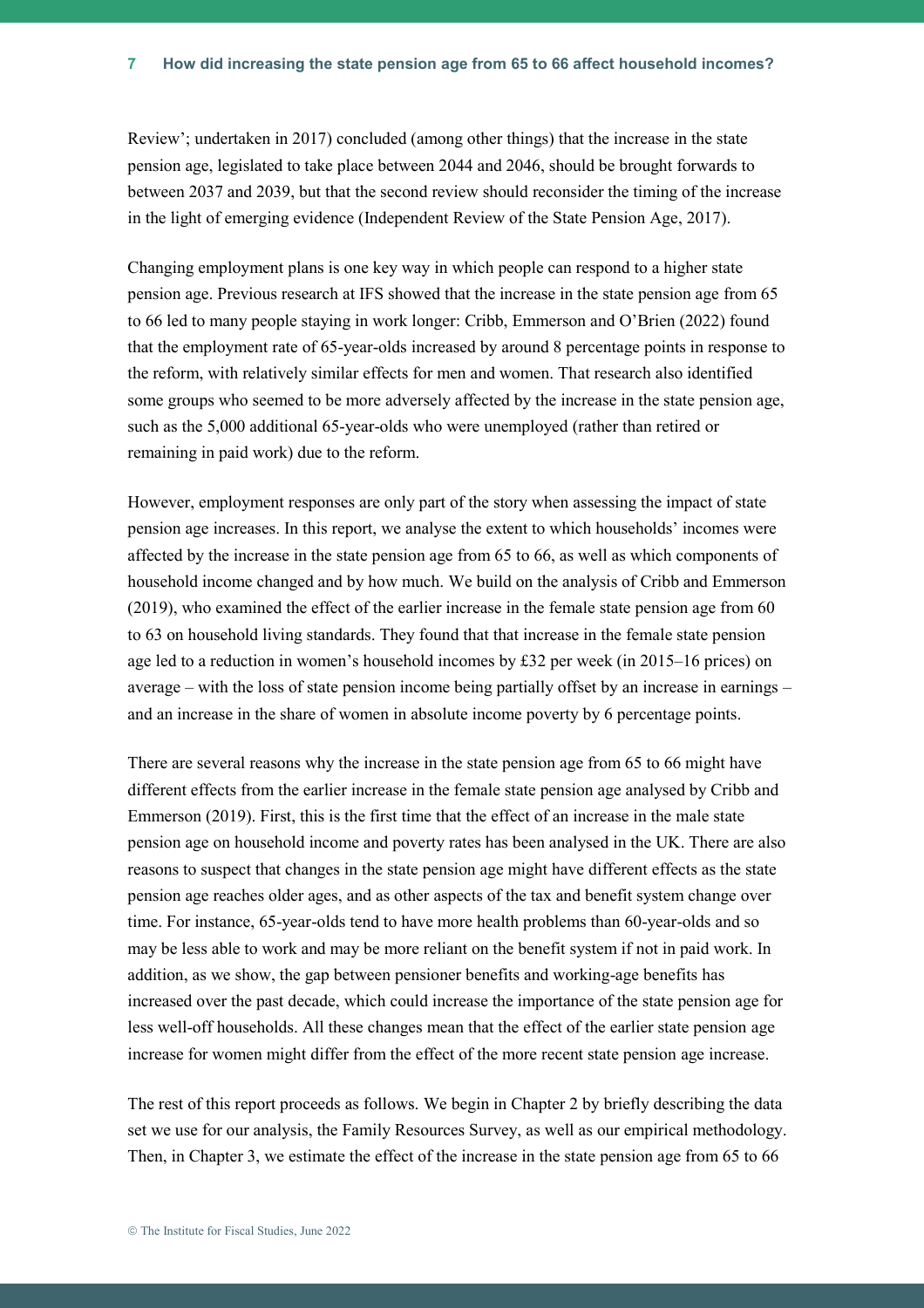on individual incomes, both in terms of the effect on the average level of income of 65-year-olds and in terms of the sources of income that individuals have. In doing so, we shine a light on how higher state pension ages interact with other aspects of the tax and benefit system and we quantify the effect of the reform on the public finances.

In Chapter 4, we turn our focus to the impact of the recent increase in state pension age on household incomes. We do this because household incomes are generally a better measure of living standards than individual incomes, and because official income poverty rates are measured by the fraction of people whose household income falls below a particular level.

Throughout Chapter 4, we consider how the effects of the higher state pension age vary by income, sex and marital status. A delay in the ability to claim a state pension is likely to matter more for poorer households than for richer households, but it is a priori unclear by how much. Whether poorer households offset these losses to a greater extent than richer households is therefore important when it comes to assessing the impact of the policy on income poverty. Cribb, Emmerson and O'Brien (2022) find that individuals in more deprived neighbourhoods are more likely to stay in work in response to this state pension age increase, potentially suggesting that lower-income households might be more likely to offset losses in state pension income with employment income. But it is still a minority of individuals in these areas that are found to respond to the rise in the state pension age by working longer. Indeed, many poorer people will not be able to respond through working longer, perhaps because they were already planning on working past 65, or alternatively because they are unable to work due to health problems or inequalities in labour market access (Trades Union Congress, 2022).

In addition, recent trends in inequality and marital status make analysing the differential effects of the reform along these lines particularly important. Recent research from the Centre for Ageing Better (2022) highlights that there are widening income and wealth inequalities among people in their 50s and 60s, as well as an increase in the number of people of these ages living alone. Estimating the impact of the reform separately by sex is also important as policies to extend working lives can have substantially different effects on men and women (Foster, 2021). Chapter 5 concludes this report.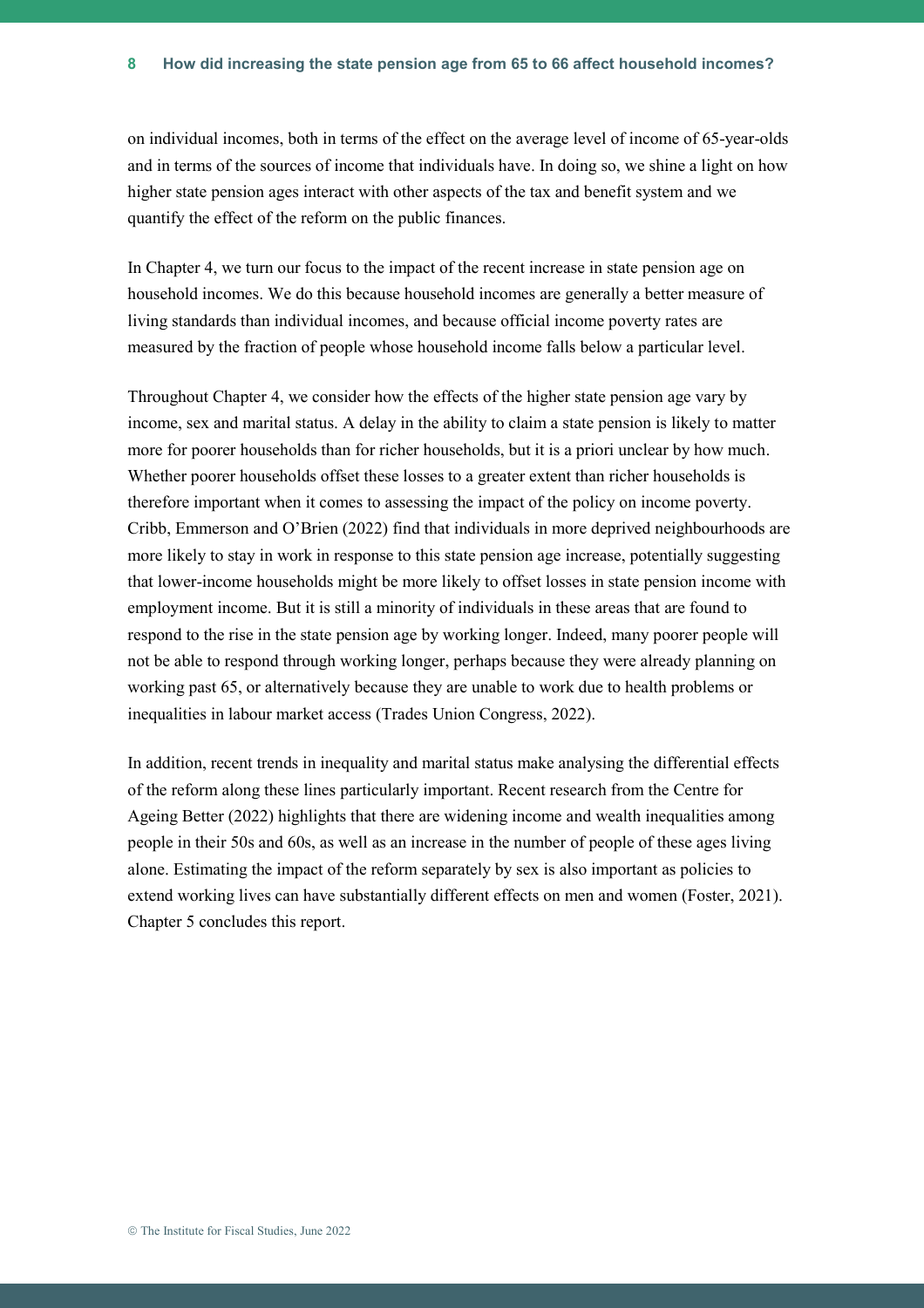## **2. Data and methodology**

We use data from the Family Resources Survey (FRS), a cross-sectional household survey which contains around 20,000 households per year that is currently available up to the end of March 2021 (Department for Work and Pensions, 2022). The FRS contains detailed information on people's incomes from different sources, as well as characteristics usually available in survey data such as sex, age, education, housing tenure and household structure. It also contains month and year of birth, and a flag for whether the individual is over or under state pension age at the point they are interviewed. The FRS is used to create derived income variables that underpin the government's official income and poverty statistics (known as the 'Households Below Average Income' statistics); we use these derived variables in this work.

Consistent with the Department for Work and Pensions (DWP), when looking at the effects of the increase in the state pension age on absolute income poverty, we use the government's measure: having a household (net equivalised) income that is below 60% of the median in 2010– 11, after adjusting for inflation. When we equivalise incomes (to take account of household size and structure), we use the OECD modified equivalence scale and express values as equivalent levels of income for a couple with no dependent children. All cash figures are expressed in 2020–21 prices (adjusting for inflation using variants of the Consumer Prices Index, as DWP does in its official poverty statistics). **<sup>2</sup>** To prevent households with extremely high (or low) incomes driving our results, in each year of the data we exclude individuals who are in households that have the lowest 1% and the highest 1% of household incomes.

We estimate the impact of increasing the state pension age on different measures of household income. The fact that between late 2018 and late 2020, increasingly large numbers of 65-yearolds were under, rather than over, the state pension age, and the fact that 66- and 67-year-olds were always over the state pension age, mean that we can use a 'difference-in-differences' methodology to estimate the causal effect of the reform.

In other words, the challenge faced when estimating the causal impact of the reform is that while 65-year olds' outcomes may change as the state pension age rises, we do not necessarily know what would have happened to these outcomes if the reform had not been introduced. We therefore need a 'control group' that did not experience the reform to help us estimate this

<sup>&</sup>lt;sup>2</sup> Specifically, when incomes are measured before housing costs are deducted we use a variant of the CPI that includes mortgage interest rates for owner-occupiers, and when measuring incomes after housing costs are deducted we use a variant of the CPI that excludes all housing costs (including rent).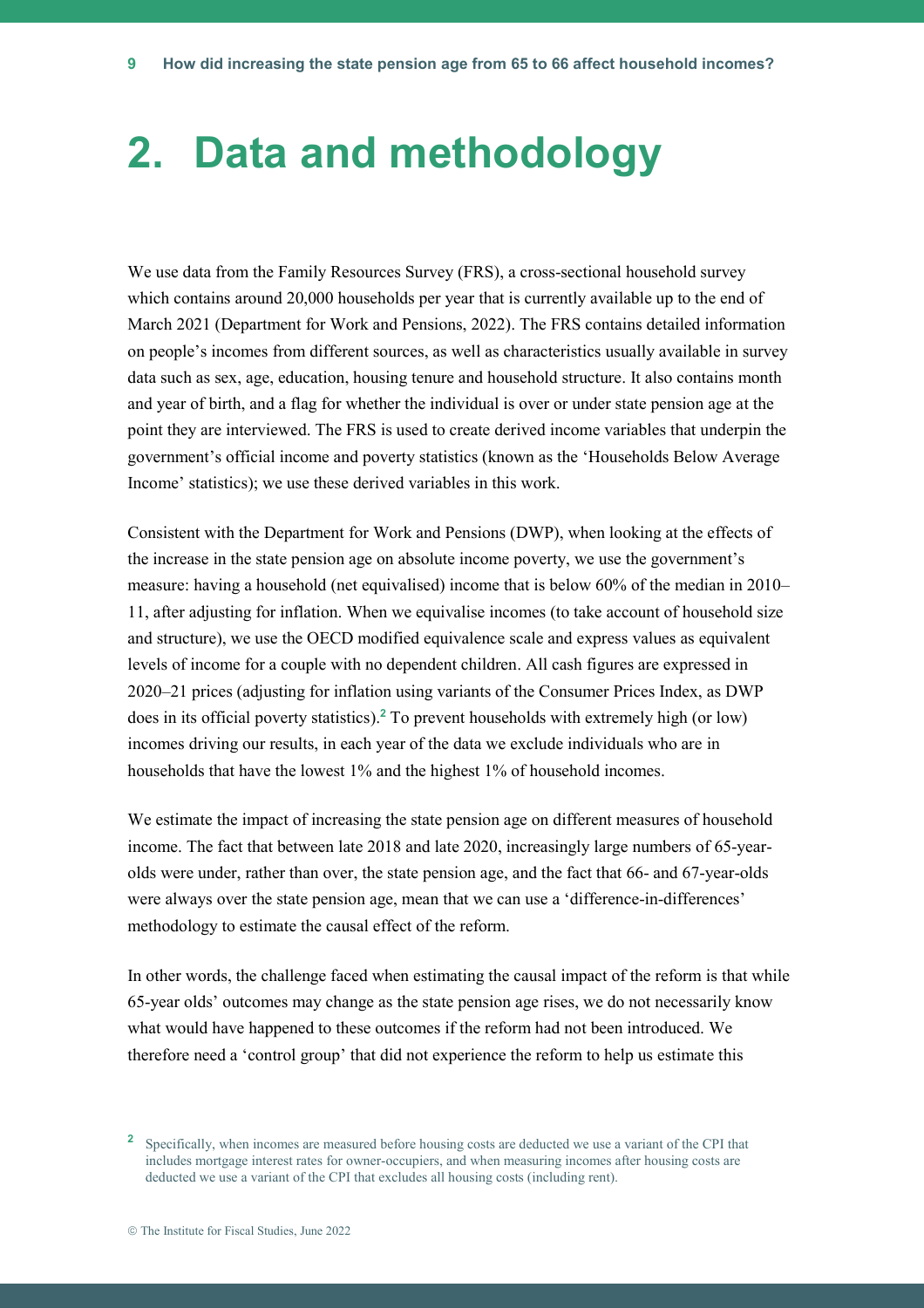counterfactual. In our case, this control group is made up of 66- and 67-year-olds – who were always over the state pension age. Therefore, the causal impact of increasing the state pension age is estimated by comparing how outcomes change among 65-year-olds (who were affected by the reform) and how they change among 66- and 67-year-olds (who were not). The key assumption that we must make in this analysis is that, in absence of the reform, the outcomes of 65-, 66- and 67-year-olds would have all evolved over time in the same way.

This is essentially the same way that Cribb, Emmerson and O'Brien (2022) estimated the impact of increasing the state pension age from 65 to 66 on employment and other labour market outcomes using data from the Labour Force Survey and the Annual Population Survey. It is also essentially how Cribb and Emmerson (2019) estimated the impact of the increase in the female state pension age from 60 to 63 on household incomes and poverty rates.

Specifically, in this report, we have estimated the following econometric model:

(1) 
$$
y_{it} = \alpha (under SPA)_{it} + \gamma_t + \sum_a \delta_a [age_{it} = a] + X_{it}\beta + \varepsilon_{it}
$$

where the outcome of interest  $(y_{it}$ , such as household income) for individual *i*, observed in time period  $t$ , is allowed to vary by whether the individual is aged below or above the state pension age (under SPA) plus a set of controls. The coefficient  $\alpha$  is of key interest: it is the effect of being under, rather than over, the state pension age on the outcome. As the increase in the state pension age means that 65-year-olds are now *under* the state pension age, this is the same as the effect of increasing the state pension age.

The key controls are time (measured in years and quarters,  $\gamma_t$ ) and age (also measured in years and quarters,  $\sum_a \delta_a [age_{it} = a]$ ). We also control for a set of other characteristics that could affect household incomes (contained in the equation in  $X_{it}$ ): relationship status, education, ethnicity, housing tenure, region, partner's age, partner's education and whether the partner is under their own state pension age.

We use FRS data from two years before the 65 to 66 rise in the state pension age (2016 Q4) until 2021Q1 (the latest data, up to five months after the state pension age reached 66). The sample includes 65-, 66- and 67-year-olds over this period. We estimate our econometric model using Ordinary Least Squares and cluster standard errors at the year-and-month-of-birth level, as those born in a particular month have the same state pension date.

In Table A.1 in the appendix, we show the sensitivity of the key results in this report to a variety of different specifications: including a (linear) control for the year of birth; changing the amount of pre-reform data that is included; and changing the calculation of standard errors. None of these changes makes an important difference to our results.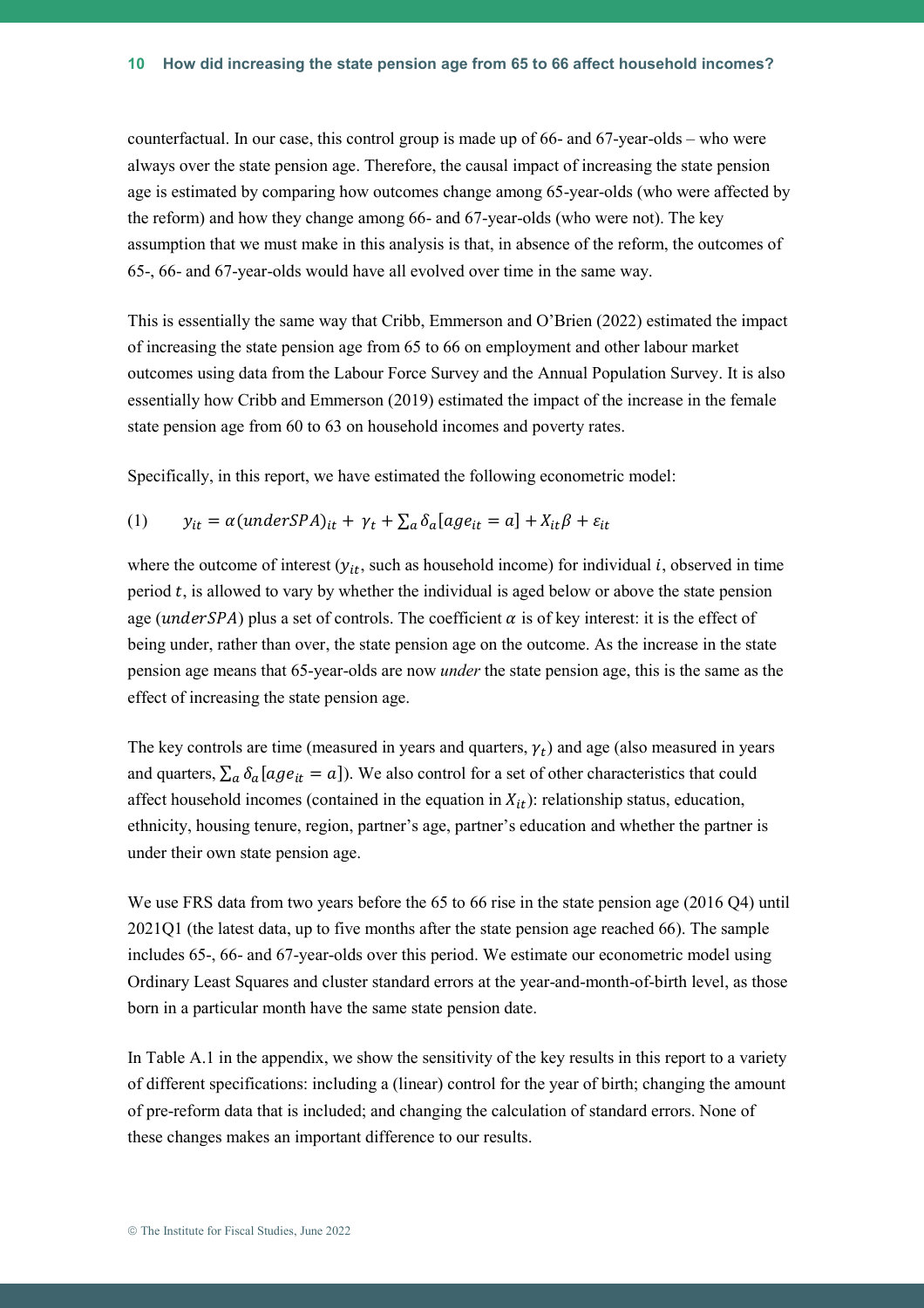# **3. Effect of the reform on individual incomes and government finances**

In this chapter, we examine how the increase in the state pension age from 65 to 66 affected individuals' incomes. As well as looking at how average levels of income changed in response to the reform, we also analyse how different components of income were affected – for example, how income from benefits, earnings from employment and occupational pensions have changed. In addition, we calculate the overall impact of the reform on government finances. This calculation takes into account the direct effect of not paying state pension income to 65-yearolds together with the effects of changes in direct tax payments and other state benefits, due to people's responses to the reform.

To start with, we show graphically the direct impact of the reform on the state pension income of 65-year-olds. Figure 3.1 shows the percentages of people aged 65, 66 and 67 receiving state pension income by age and year. In 2018, when nearly all 65-year-olds and all 66- and 67-yearolds were above the state pension age, 93% of people aged 65 claimed the state pension and therefore reported receiving state pension income. This proportion was fairly stable over time, and slightly lower than the share of 66- and 67-year-olds reporting positive state pension income (93% and 96% respectively), implying that a (very) small proportion of people delay claiming their state pension by a year or two. However, the figure shows a stark drop in the share of 65 year-olds receiving positive state pension income after 2018, with the proportion reaching 18% in 2020. This is a direct result of the increase in the state pension age. Of course, once the state pension age reached 66, on 6 October 2020, all 65-year-olds were too young to claim the state pension, and so the share would be zero for 2021 and beyond.

Figure 3.2 shows average weekly state pension income by age and year for this same set of ages. We can see that average weekly state pension income for individuals of these ages rose slightly until 2018, from £120–130 in 2009 to £140 in 2018. This is a result of: increases in the real value of the state pension due to the 'triple lock' introduced in 2010;**<sup>3</sup>** other reforms to the state pension system in 2010 and 2016 that increased the generosity of the system for many reaching

<sup>&</sup>lt;sup>3</sup> The triple lock is a government commitment to increase the value of the state pension each tax year by the higher of average wage growth, inflation or 2.5%.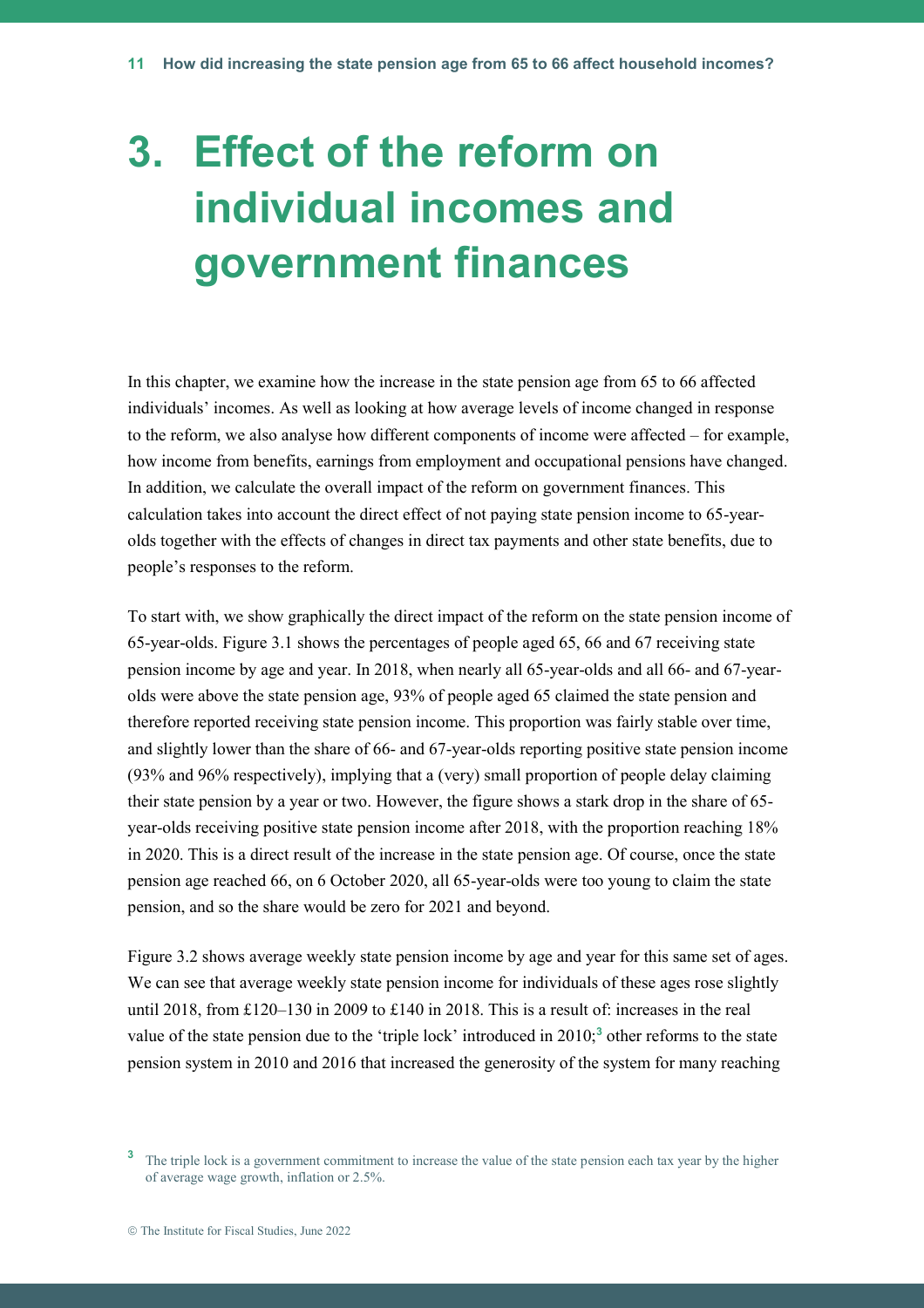

**Figure 3.1. Percentage of individuals receiving state pension income, by age and year**

Note: State pension age started to rise above 65 in December 2018 and reached 66 in October 2020. The percentage of 65-year-olds receiving state pension income would be zero from 2021 onwards.

Source: Family Resources Survey.



**Figure 3.2. Mean individual state pension income (£ per week), by age and year**

Note: State pension age started to rise above 65 in December 2018 and reached 66 in October 2020. State pension income would be zero for all 65-year-olds from 2021 onwards.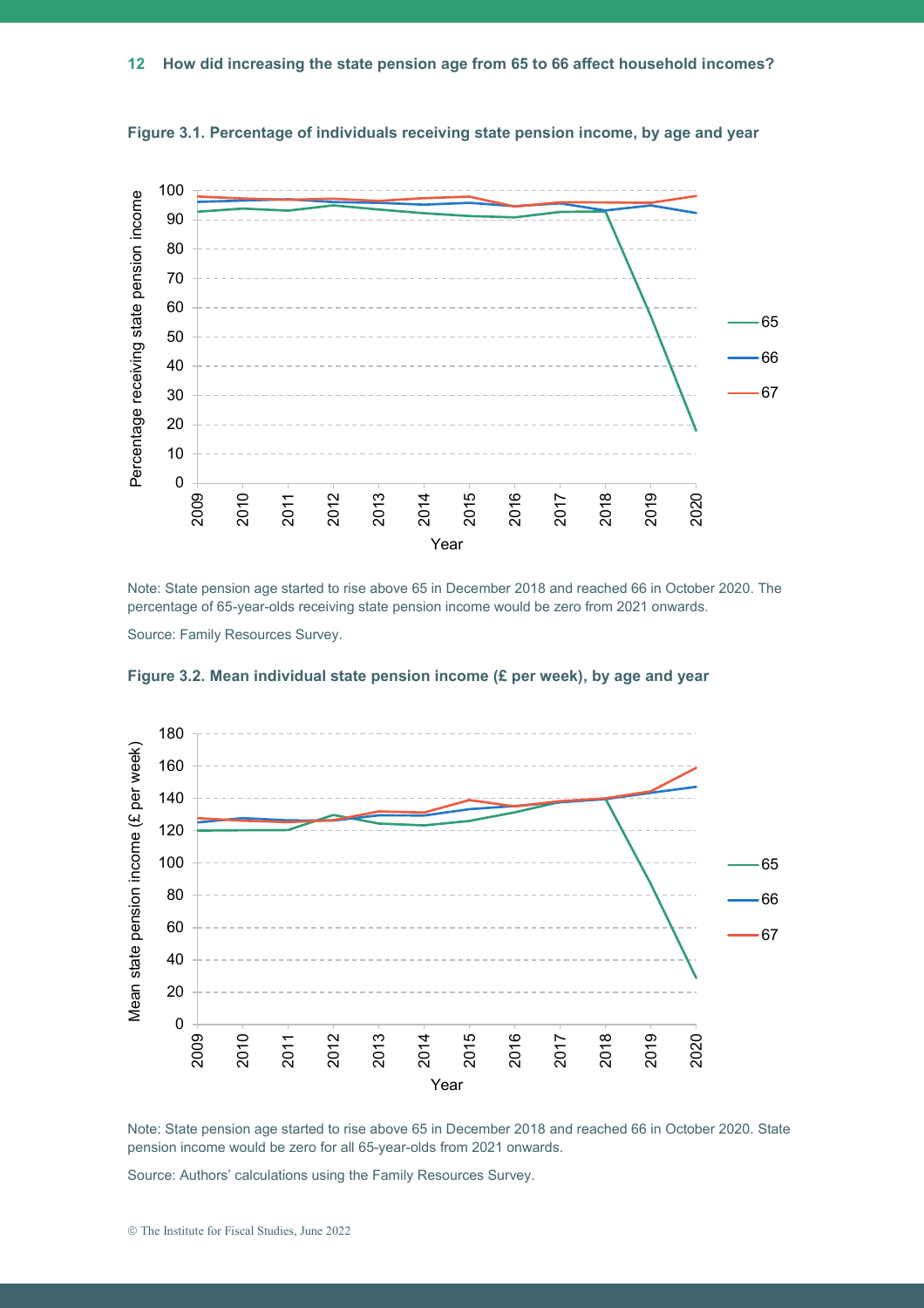the state pension age after these dates; and increasing labour market participation over time, particularly for women, which boosts state pension entitlements. The graph also shows the effect of the increase in the state pension age, with the average state pension income of 65-year-olds falling to just £29 per week in 2020 as fewer and fewer 65-year-olds were eligible to claim the state pension.

Therefore, by making 65-year-olds ineligible to claim the state pension, the direct effect of the reform was to make 65-year-olds worse off by around £140 per week on average. Since over 90% of 65-year-olds claimed the state pension before 2018, this direct cost would be borne by the vast majority. However, many individuals can act to lessen the effect of this income hit by remaining in paid work rather than retiring or by claiming other types of benefits, for example.

Figure 3.3 shows graphically how employment rates responded to the increase in the state pension age to 66. Concentrating on the period before this increase, we can see that the employment rates of 65-, 66- and 67-year-olds evolved fairly similarly, increasing gradually between 2009 and 2018. The employment rate of 65-year-olds increased by 4 percentage points from 19% in 2009 to 23% in 2018, while the employment rate of 66-year-olds increased by 5 percentage points from 16% to 21%.





Note: State pension age started to rise above 65 in December 2018 and reached 66 in October 2020. Source: Authors' calculations using the Family Resources Survey.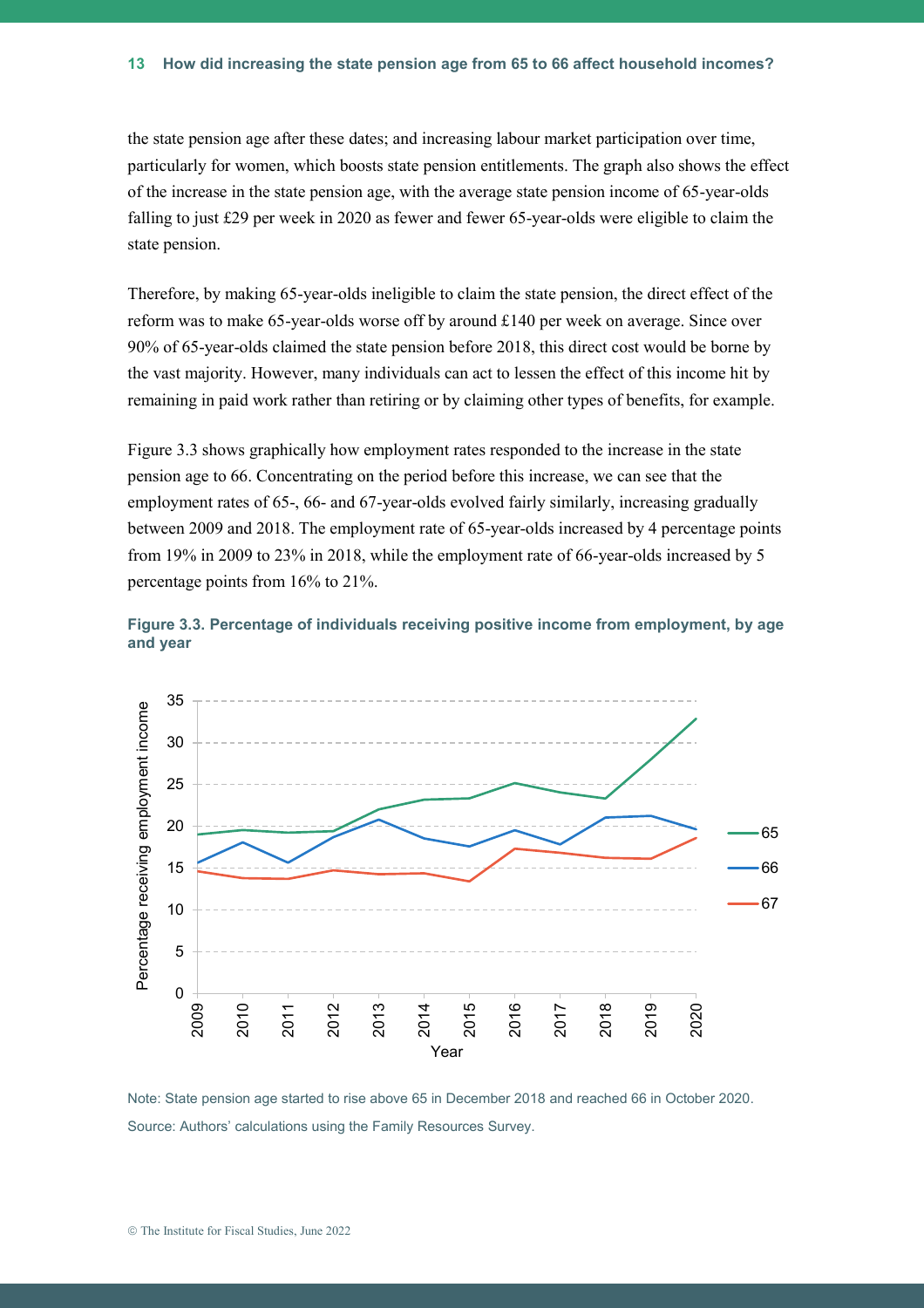However, between 2018 and 2020, while the state pension age was rising from 65 to 66, the percentage of 65-year-olds receiving positive employment income rose starkly from 23% to 33%, while the percentage of 66- and 67-year-olds receiving positive employment income stayed relatively flat. Assuming that 66- and 67-year-olds are a good comparison group, this suggests that the increase in the state pension age led to more 65-year-olds staying in work – a result that is consistent with other analysis of the effects of the increase in the state pension age from 65 to 66 using data from the Labour Force Survey and the Annual Population Survey (Cribb, Emmerson and O'Brien, 2022).

What about other sources of income? In Table 3.1, we present regression results showing the estimated impact of the increase in the state pension age from 65 to 66 on whether or not individuals report being in receipt of income from different sources, using the methodology set out in Chapter 2.

**Table 3.1. Effect of increasing the state pension age from 65 to 66 on probability of receipt of different sources of individual income (percentage points)**

| <b>Outcome</b>                                              | <b>Effect of being</b><br>under SPA | <b>Standard error</b> | <b>Mean for</b><br>65-year-olds<br>pre-reform |
|-------------------------------------------------------------|-------------------------------------|-----------------------|-----------------------------------------------|
| Receives employment income                                  | $+8.8***$                           | [2.6]                 | 21%                                           |
| Receives any state benefits                                 | $-69.3***$                          | [3.7]                 | 100%                                          |
| Receives any state benefits<br>(excl. state pension income) | $+3.9*$                             | $[2.0]$               | 21%                                           |
| Receives occupational pension                               | $-6.3**$                            | [2.5]                 | 64%                                           |
| Receives investment income                                  | $-5.5***$                           | [2.4]                 | 50%                                           |
| Receives employment or<br>occupational pension income       | $+1.5$                              | [2.2]                 | 65%                                           |

Note: \*\*\*, \*\* and \* denote the effect is significantly different from zero at the 1%, 5% and 10% level, respectively. Robust standard errors are clustered at the month-of-birth level. There are 6,654 observations in all models. Pre-reform means are estimated using data from 2014Q4 to 2018Q3.

Source: Authors' calculations using the Family Resources Survey.

First, confirming the previous graphical evidence, we estimate that being under the state pension age leads to an 8.8 percentage point increase in the probability of receiving employment income. This result is very similar to the estimated impact found by Cribb, Emmerson and O'Brien (2022), who estimated that the reform led to an increase in the employment rate of 65-year-olds by around 8 percentage points.

Unsurprisingly, we estimate that being under the state pension age substantially reduces the probability of receiving state benefits by 69 percentage points, which is driven by the fact that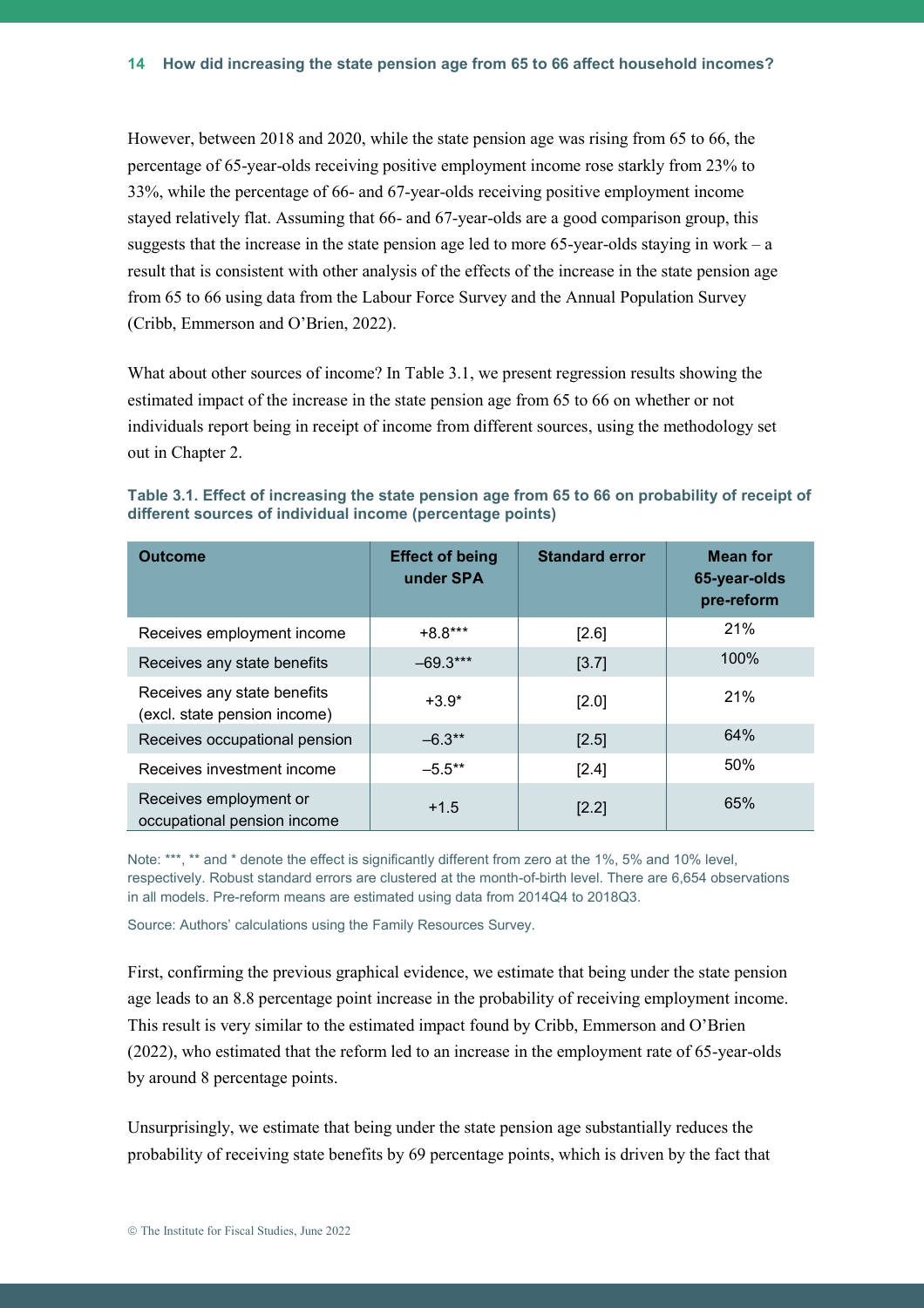everyone who previously claimed the state pension is no longer able to do so, but some people will be able to claim other benefits. Indeed, there is actually a small increase in the probability (4 percentage points; significant at the 10% significance level) of claiming a benefit other than the state pension.

Finally, the increase in the state pension age from 65 to 66 also led to a decrease in the proportions of 65-year-olds receiving occupational pension income and investment income by 6.3 and 5.5 percentage points, respectively. The comparable figures in Cribb and Emmerson (2019) for the increase in the female state pension age from 60 to 63 are just 3.2 and 1.5 percentage points, indicating that individuals were more likely to delay receipt of occupational pensions in response to the state pension age increasing from 65 to 66 compared with the earlier increase. The final line of the table shows that the share of 65-year-olds receiving either employment or occupational pension income increased by only 1.5 percentage points, which is not statistically significantly different from zero. This implies that the delay of occupational pension receipt was driven by people who worked longer due to the increase in the state pension age choosing also to delay receipt of their occupational pension.

| <b>Outcome</b>                       | <b>Effect of being</b><br>under SPA | <b>Standard error</b> | <b>Mean for</b><br>65-year-olds<br>pre-reform |  |
|--------------------------------------|-------------------------------------|-----------------------|-----------------------------------------------|--|
| Gross earnings (incl. self-emp.)     | $+46.80***$                         | [13.60]               | 75.70                                         |  |
| Gross occupational pensions          | $-15.60*$                           | [8.50]                | 104.70                                        |  |
| Gross investment income              | $-1.30$                             | [2.90]                | 25.10                                         |  |
| Total gross private income           | $+30.00**$                          | [13.60]               | 205.50                                        |  |
| Benefit income (incl. state pension) | $-129.80***$                        | [4.40]                | 163.80                                        |  |
| State pension income                 | $-141.70***$                        | [2.80]                | 134.30                                        |  |
| Benefit income (excl. state pension) | $+14.50***$                         | [3.70]                | 26.30                                         |  |
| Net income                           | $-107.70***$                        | [10.50]               | 335.30                                        |  |
| Net transfer from government         | $-137.70***$                        | [6.90]                | 129.80                                        |  |

|  | Table 3.2. Effect of increasing the state pension age from 65 to 66 on different sources of |  |  |  |  |  |  |
|--|---------------------------------------------------------------------------------------------|--|--|--|--|--|--|
|  | individual income (£ per week)                                                              |  |  |  |  |  |  |

Note: \*\*\*, \*\* and \* denote the effect is significantly different from zero at the 1%, 5% and 10% level, respectively. Robust standard errors are clustered at the month-of-birth level. There are 6,654 observations in all models. Pre-reform means are estimated using data from 2014Q4 to 2018Q3. Effects are rounded to the nearest 10p. 'Benefit income (excl. state pension)' also excludes other pensioner benefits such as the warm homes discount and the Christmas bonus paid to certain benefit recipients (including recipients of the state pension).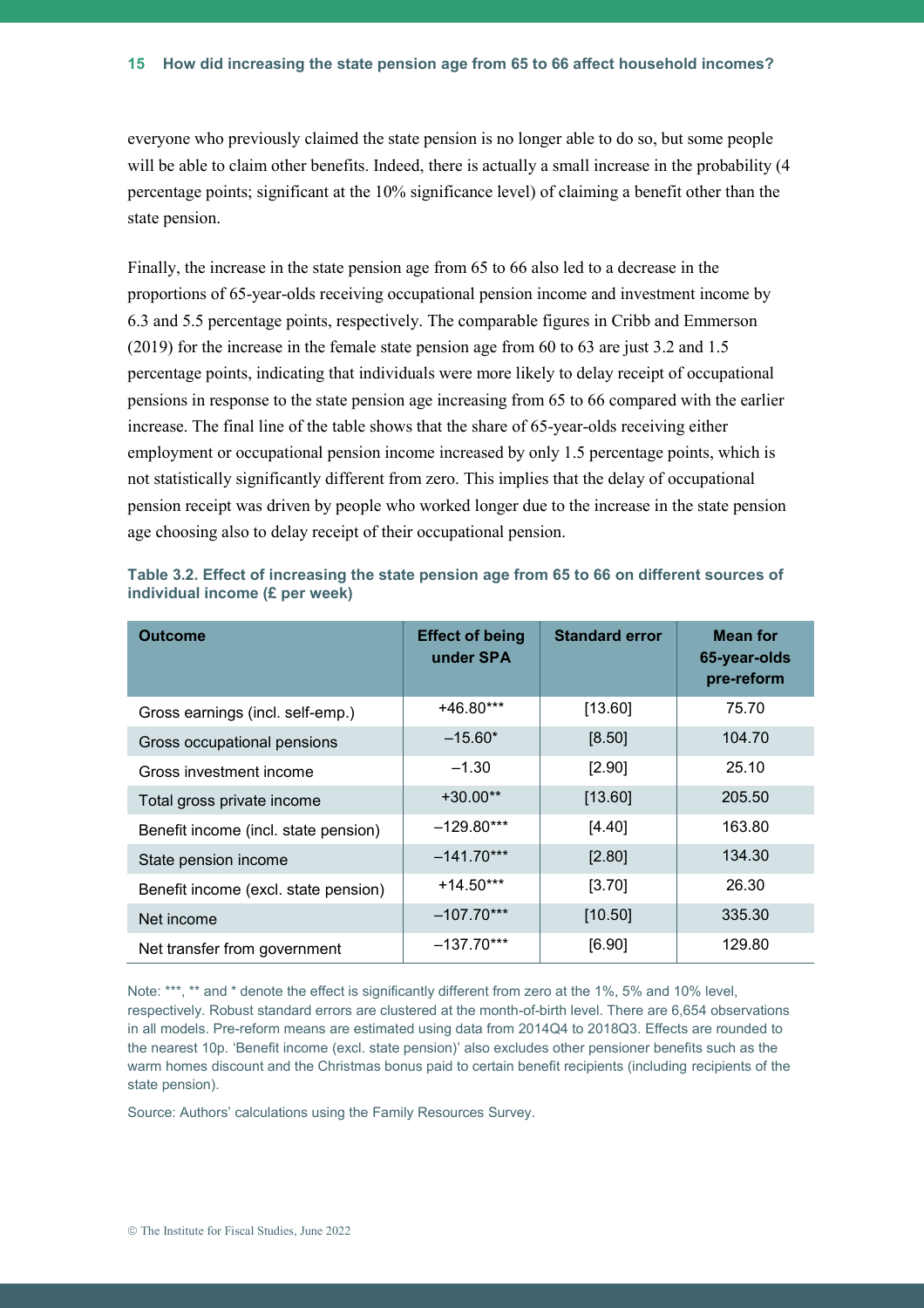We now turn to how the increase in the state pension age from 65 to 66 affected the average level of individual income from different sources. The results are reported in Table 3.2. Importantly, note that those who are not receiving any income from a particular source are included in the analysis as receiving £0 per week from that source.

On average, being under the state pension age is found to increase individuals' gross private income by around £30 per week. This is driven by an increase in employment income of around £47 per week, consistent with the increase in employment due to the increase in the state pension age. This is almost exactly the same as the estimated increase in employment income found by Cribb and Emmerson (2019) – an effect of £44 per week (in 2015–16 prices, which is just over £47 per week in 2020–21 prices). Being under the state pension age is also associated with a small decrease in occupational pension income by around £16 per week.

Despite the estimated increase in gross private income, the increase in the state pension age from 65 to 66 caused a decrease in net (i.e. post-tax, post-benefit) income of £108 per week. We do find a statistically significant increase in the amount of other benefits received by individuals of around  $£15$  per week; however, neither this nor the increase in employment income is enough to completely offset the fall in state pension income of £142 per week.

Of course, the £108 per week loss in net income is an average, and will not necessarily reflect the actual loss experienced by the majority of people. Some people may actually be better off financially due to the reform. Indeed, this will be true for most of the individuals who stay in full-time work longer due to the reform, whose extra earnings should outweigh their lost state pension income. However, over 90% of people do not change their employment decisions at age 65 due to the reform. Most of these people will have experienced a loss of net income of greater than £108 per week.

In Tables A.2 and A.3 in the appendix, we examine how the effect of the increase in the state pension age to 66 differs between men and women, and between single people and those in a couple, respectively. **<sup>4</sup>** Women have a slightly larger decrease in net income (£112 per week) than do men  $(\text{\textsterling}100 \text{ per week})$ . This is driven by a larger increase in gross private income for men than for women, mainly coming from a larger increase in employment income for men (£60 per week) than for women  $(£33$  per week), reflecting higher average earnings for men. Offsetting this, we find that benefits fall by less for women (£123 per week) than for men (£136 per week). This is mainly driven by women experiencing a larger increase in non-state-pension benefits of £19 per week, compared with £11 for men.

<sup>&</sup>lt;sup>4</sup> 'Single people' refers to people not living with a partner, i.e. those who have never married (and are not cohabiting) or are divorced, separated or widowed.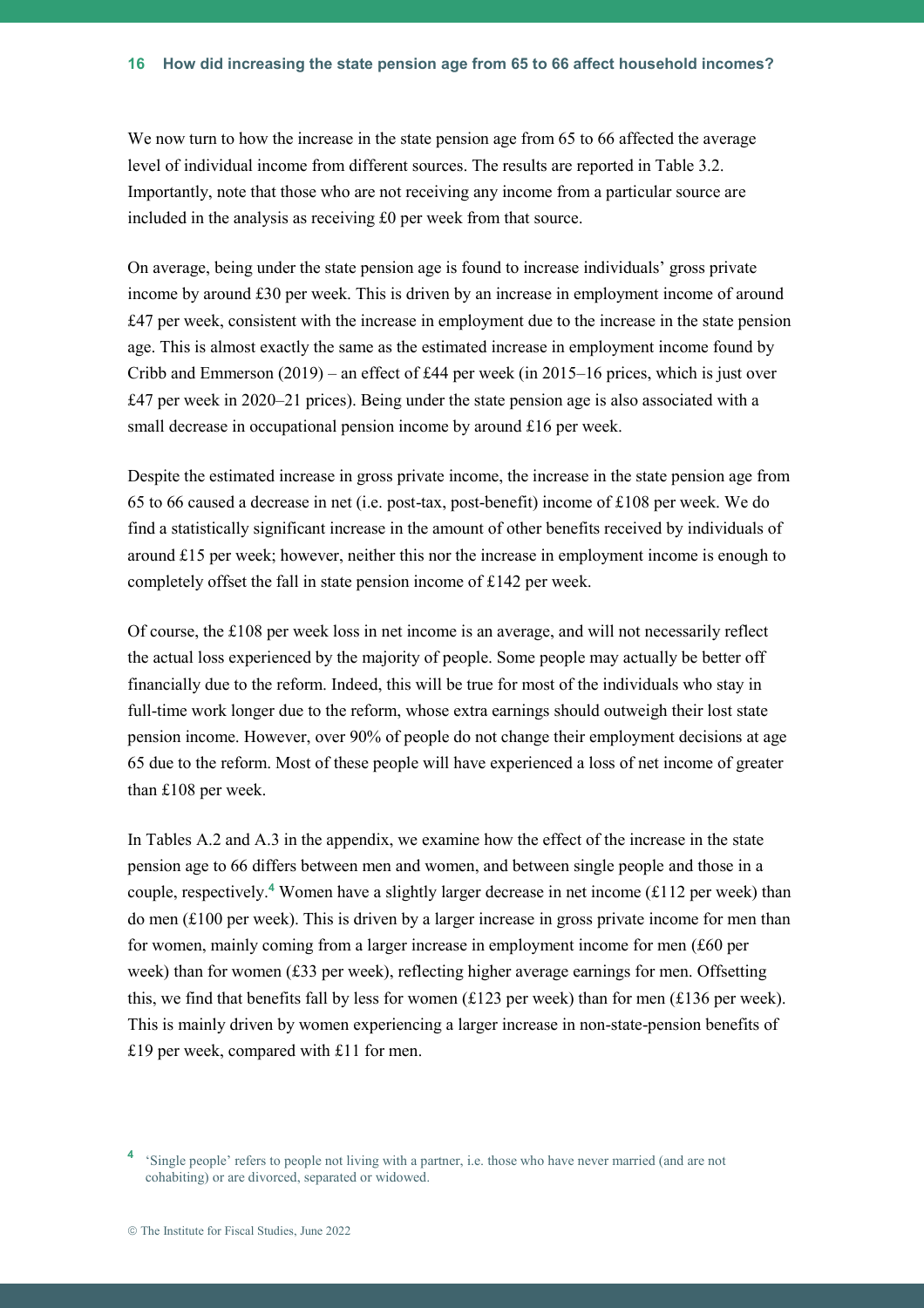When comparing single people with those in a couple, we find a smaller reduction in the net income of single people, at £96 per week, compared to a £113 per week reduction for individuals in a couple. This is caused by the gross employment income of single people increasing by  $\text{\pounds}61$ per week, while the gross employment income of those in a couple increases by £39 per week.

We can also calculate the effect of the increase in the state pension age from 65 to 66 on government finances. On the one hand, government finances will benefit from not having to pay state pension income to 65-year-olds, saving around £5.1 billion per year. This is augmented by higher tax revenues arising both from employee National Insurance contributions now being levied on the earnings of 65-year-olds and from the increase in the number of 65-year-olds in work. We estimate that the amount of tax on employment income (i.e. income tax and employee National Insurance) paid by 65-year-olds increased by £0.4 billion per year due to the reform. On the other hand, the reform led to an increase of  $£0.5$  billion per year in other benefit payments. Taking these together, and adding in other small effects on government finances, we estimate that the reform benefited the exchequer by approximately £4.9 billion per year (about  $\frac{1}{4}\%$  of GDP or 5% of government spending on state pensions).

In summary, this chapter has quantified the changes in individual incomes that have been caused by the increase in the state pension age from 65 to 66. We have shown that in response to falls in state pension income for 65-year-olds, increased employment rates have increased average incomes from employment, and that there have been increases in benefits (other than the state pension) paid to 65-year-olds. Delays in claiming occupational pensions as a result of retiring later push down average incomes slightly. However, the counterpart to falling incomes is the considerable benefit to the exchequer as a result of the reform, by almost £5 billion per year (in 2020–21 prices).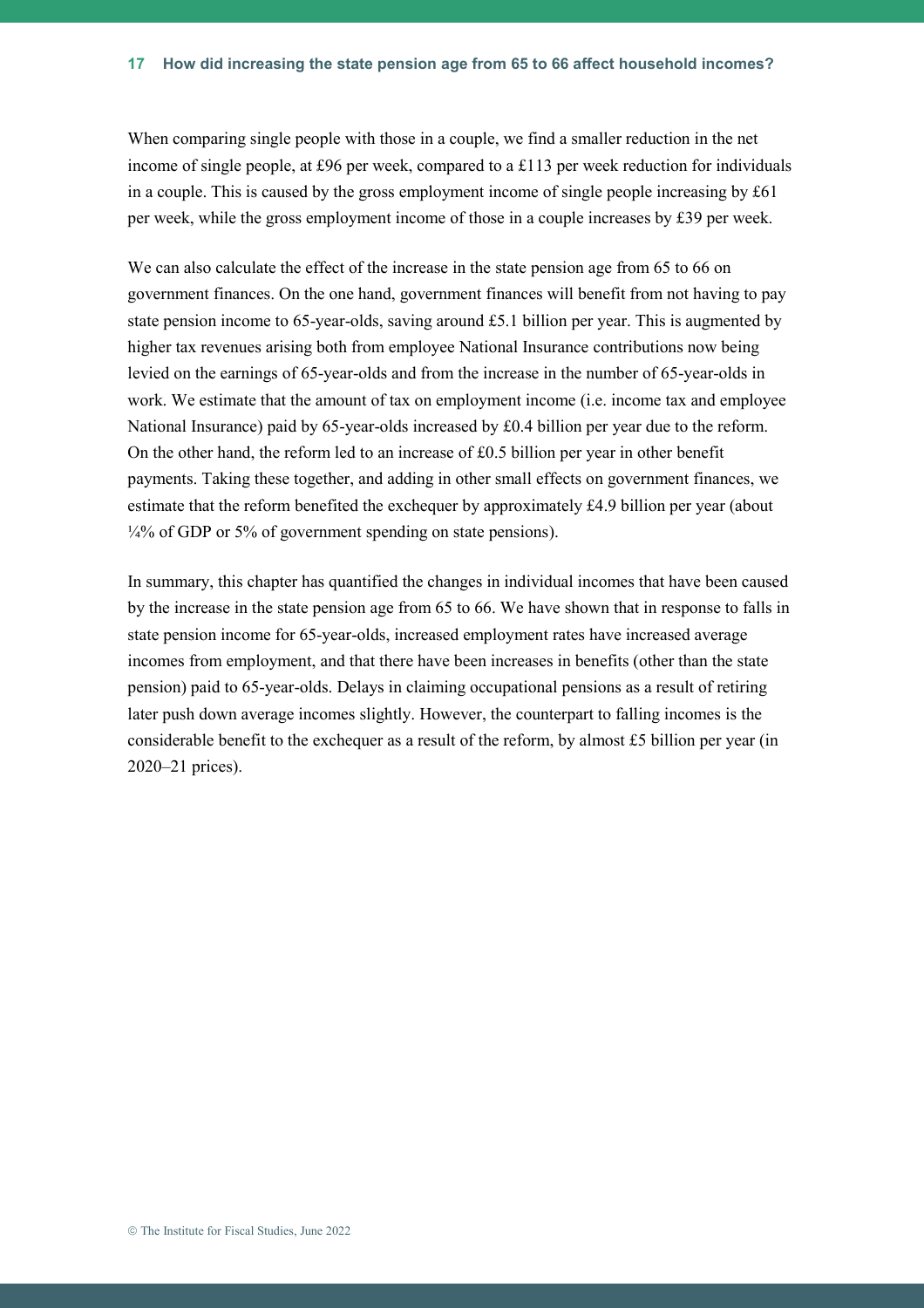# **4. Effects on household incomes and poverty**

Household incomes are typically better measures of living standards than individual incomes, as many people on low individual incomes live with someone with a higher income. In this chapter, we consider how *household* incomes have been affected by the increase in the state pension age from 65 to 66. We also show how the estimated impact on household income differs across the income distribution. Households near the bottom of the income distribution are of particular interest because they are more likely to be pushed into income poverty by the loss in state pension income. Our estimates indicate that the reform led to a large increase in the share of households in income poverty, particularly among certain groups. We then conclude this chapter by examining the drivers behind the significant increase in income poverty that we find.

## **4.1 Effect on household incomes**

We start by analysing how the increase in the state pension age affected average household incomes. This may differ from the effect on individual incomes if partners' employment decisions, benefit eligibility or decisions to draw an occupational pension respond to the increase in the state pension age.

The results are shown in Table 4.1. We estimate that the increase in the state pension age reduced 65-year-olds' (unequivalised) net household incomes by £83 per week on average. This is lower than the reduction in household benefits of £120 per week due to an increase in private income of £55 per week. If we adjust household incomes (using the OECD modified equivalence scale) for the fact that couples do not need to have twice as much income to have the same living standards as a single person, we estimate that the reform decreased average equivalised household income by  $\pounds 101$  per week before housing costs are deducted (BHC) and by £110 per week after housing costs are deducted (AHC).

How was this decrease in average household income spread out across the income distribution? This is an important question because a  $\pounds 100$  decrease in income for a household with initial weekly income of £300 will be felt much more keenly than a £100 decrease for a household with initial weekly income of £1,000, for example.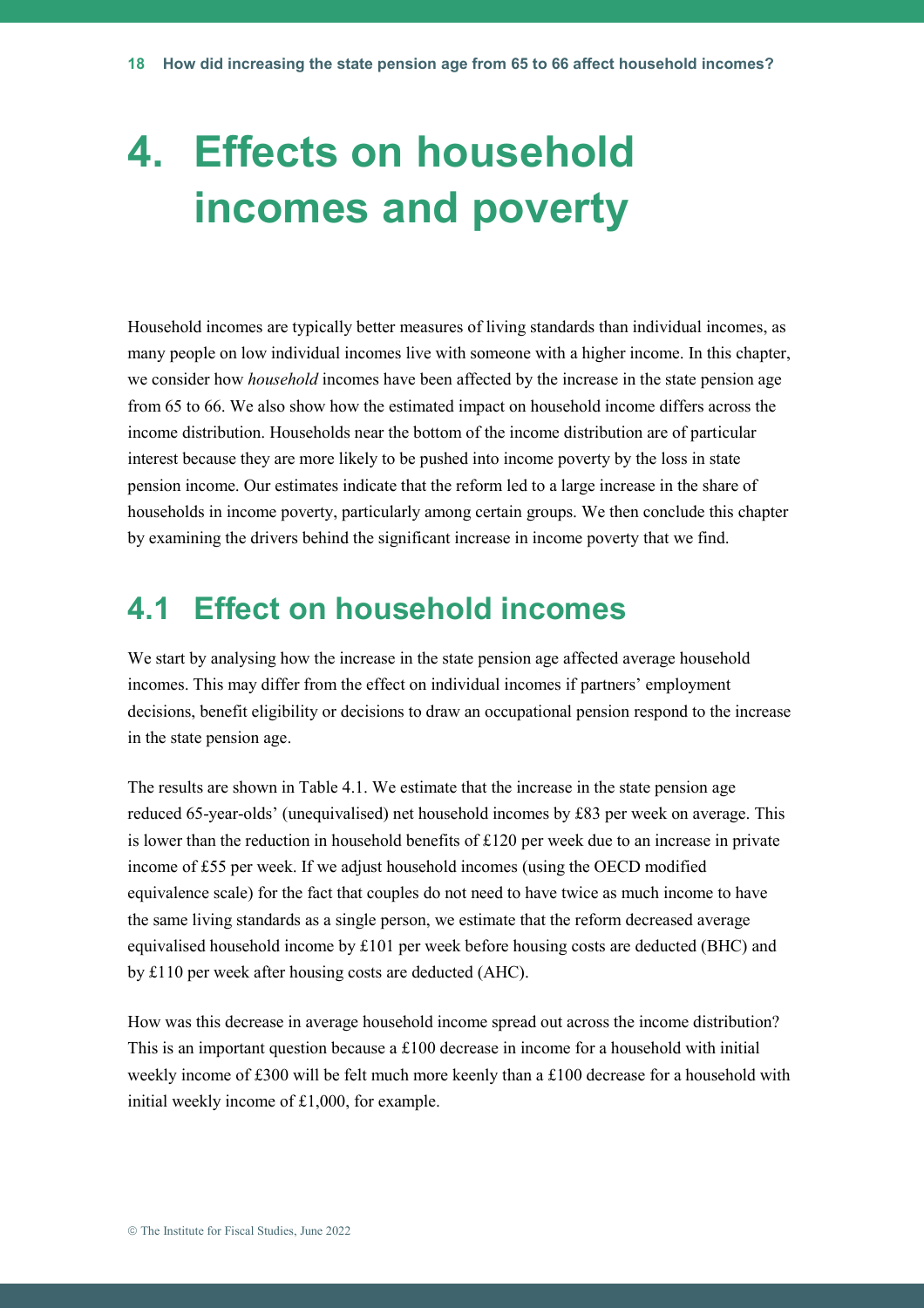**Table 4.1. Effect of increasing the state pension age from 65 to 66 on total household income (£ per week)**

| <b>Outcome</b>                       | <b>Effect of being</b><br>under SPA | <b>Standard error</b> | <b>Mean for</b><br>65-year-olds<br>pre-reform |
|--------------------------------------|-------------------------------------|-----------------------|-----------------------------------------------|
| Gross private income                 | $+55.40**$                          | [26.90]               | 431.50                                        |
| Benefit income (incl. state pension) | $-120.40***$                        | [6.80]                | 250.50                                        |
| Net income                           | $-83.10***$                         | [20.70]               | 606.90                                        |
| Equivalised net income (BHC)         | $-101.40***$                        | [17.40]               | 619.00                                        |
| Equivalised net income (AHC)         | $-109.80***$                        | [17.30]               | 590.40                                        |

Note: \*\*\*, \*\* and \* denote the effect is significantly different from zero at the 1%, 5% and 10% level, respectively. Robust standard errors are clustered at the month-of-birth level. There are 6,654 observations in all models. Pre-reform means are estimated using data from 2014Q4 to 2018Q3. Effects are rounded to the nearest 10p.

Source: Authors' calculations using the Family Resources Survey.





Note: Sample includes 65-year-olds between 2016Q4 and 2021Q1. Source: Authors' calculations using the Family Resources Survey.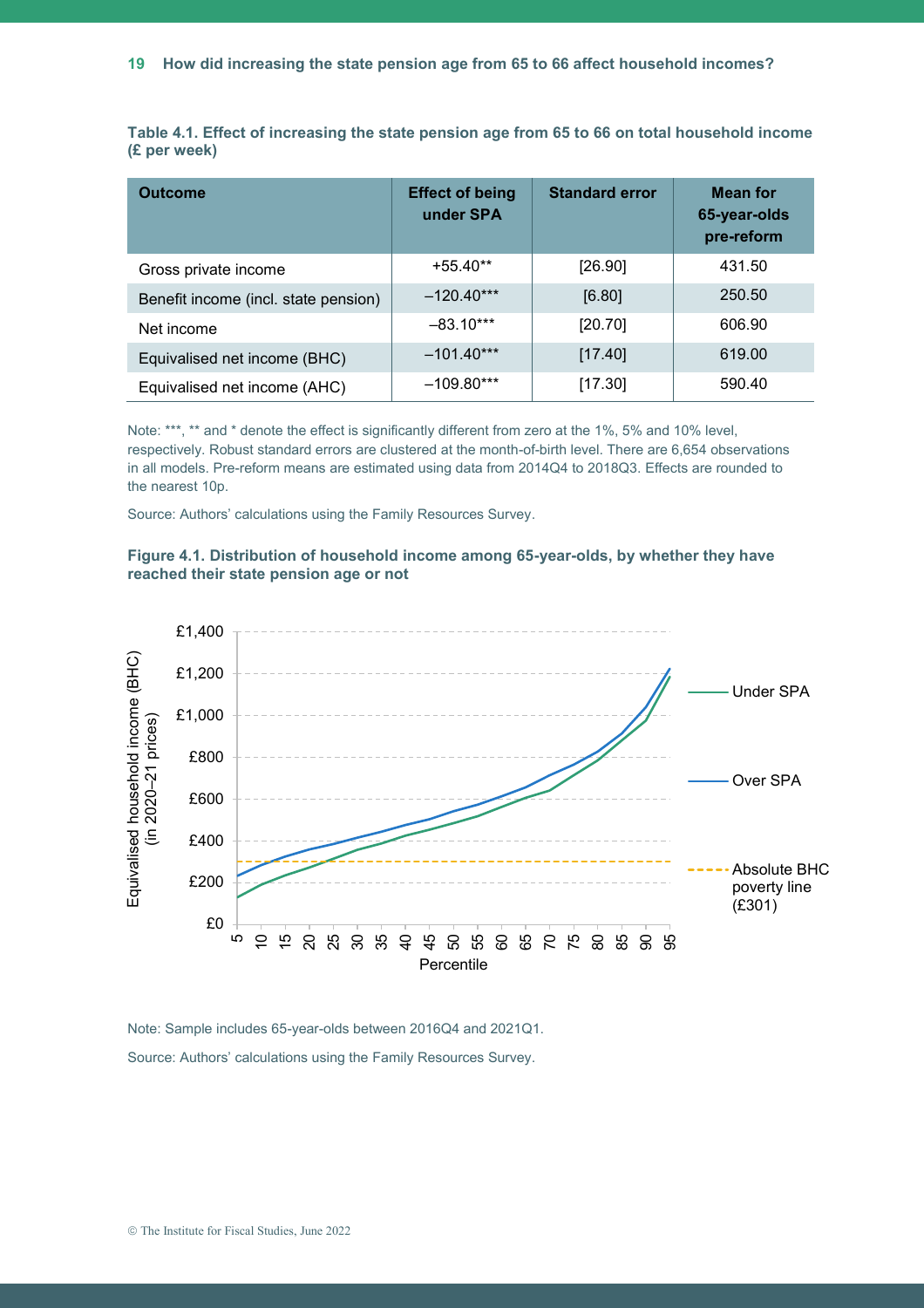Figure 4.1 shows the distribution of equivalised household income for 65-year-olds who are over and under the state pension age between late 2016 and early 2021. Although differences between the two groups are not necessarily causal (because they are slightly different ages and are observed, on average, at slightly different times), this provides suggestive evidence of the distributional effect of the increase in the state pension age. We can see that, if anything, the reduction in household income is greater in absolute terms for households at the bottom of the income distribution.

For the bottom fifth of the household income distribution, household incomes are around £90–100 lower for people under the state pension age than for people above the state pension age, but this gap drops to closer to £50 further up the distribution. This pattern could suggest that those higher up the household income distribution are better able to offset the loss in household income due to the reform. Losses as a proportion of household income would be even more concentrated on lower-income households.

We can also get an idea of how the increase in the state pension age affected the poverty rate of 65-year-olds from Figure 4.1. Among 65-year-olds who are over the state pension age, around 12% had a household income below the absolute poverty line, £301 per week (in 2020–21 prices).**<sup>5</sup>** However, among 65-year-olds who are under the state pension age, we can see that around 25% were in absolute poverty. This suggests an increase in the absolute poverty rate of around 13 percentage points.

## **4.2 Effect on income poverty**

In this section, we formally estimate the impact of the increase in the state pension age on the absolute poverty rate, and how this differs for different groups of the population. We start by examining absolute income poverty rates over time for men and women separately.

Figure 4.2 shows the share of older men in absolute poverty (measured after housing costs) over time for three separate age groups. Two things are worth noting. First, the graph shows that the poverty rates of 65-year-olds and of 66- and 67-year-olds were fairly steady at around 10% until 2018. However, after the state pension age started to rise above 65, the poverty rate among 65 year-olds increased sharply, reaching 22% in 2020, which is similar to, but slightly higher than, the poverty rate of 60- to 64-year-old men in this year. Second, we can see that the poverty rate of 60- to 64-year-old men increased over the past ten years from 16% in 2009 to 19% in 2020. In Section 4.3, we discuss why the poverty rate of people just under the state pension age might

**<sup>5</sup>** The government's absolute poverty line is calculated as 60% of median equivalised household income in 2010–11.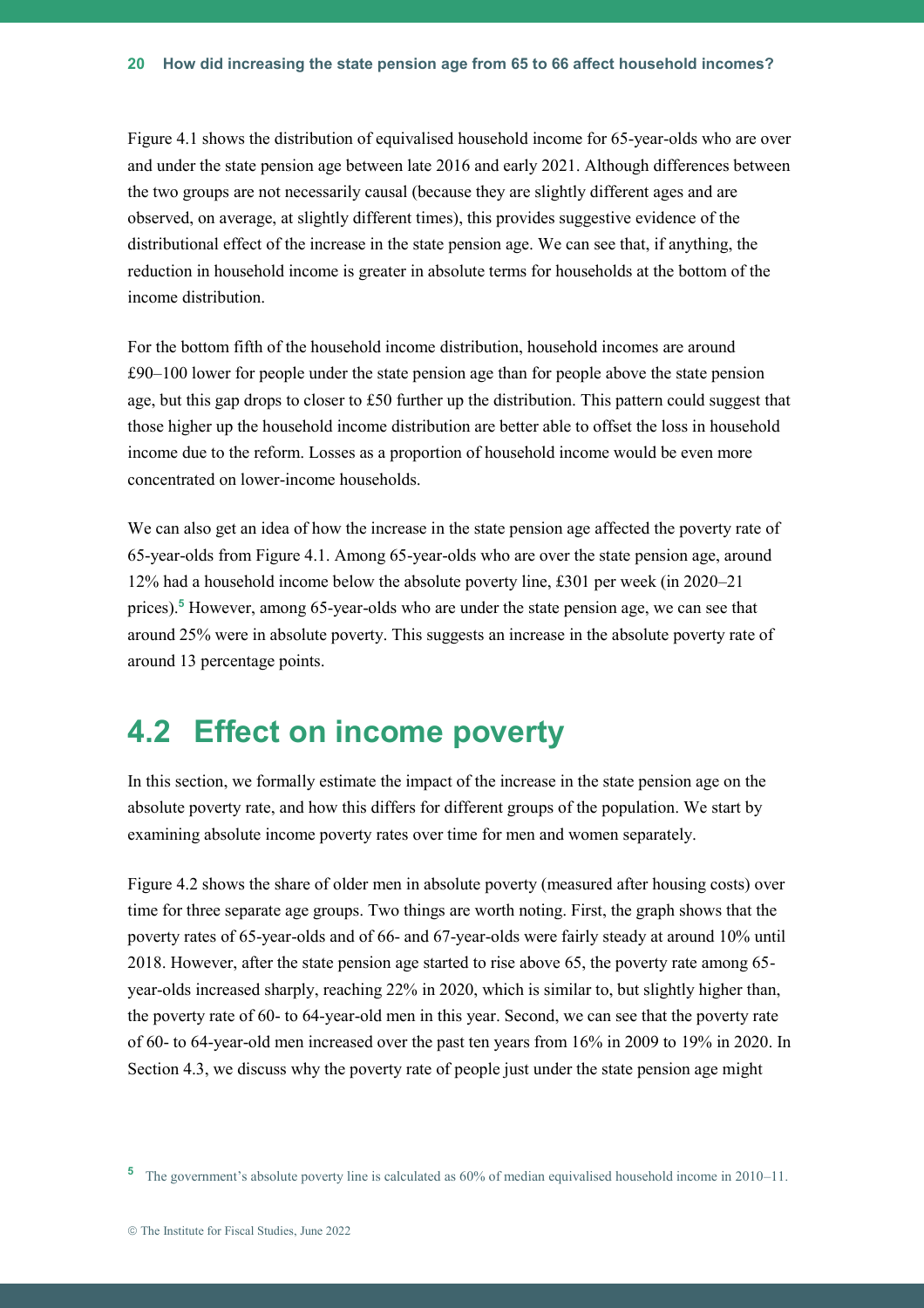

**Figure 4.2. Share of men in absolute poverty, by age and time**

Source: Authors' calculations using the Family Resources Survey.



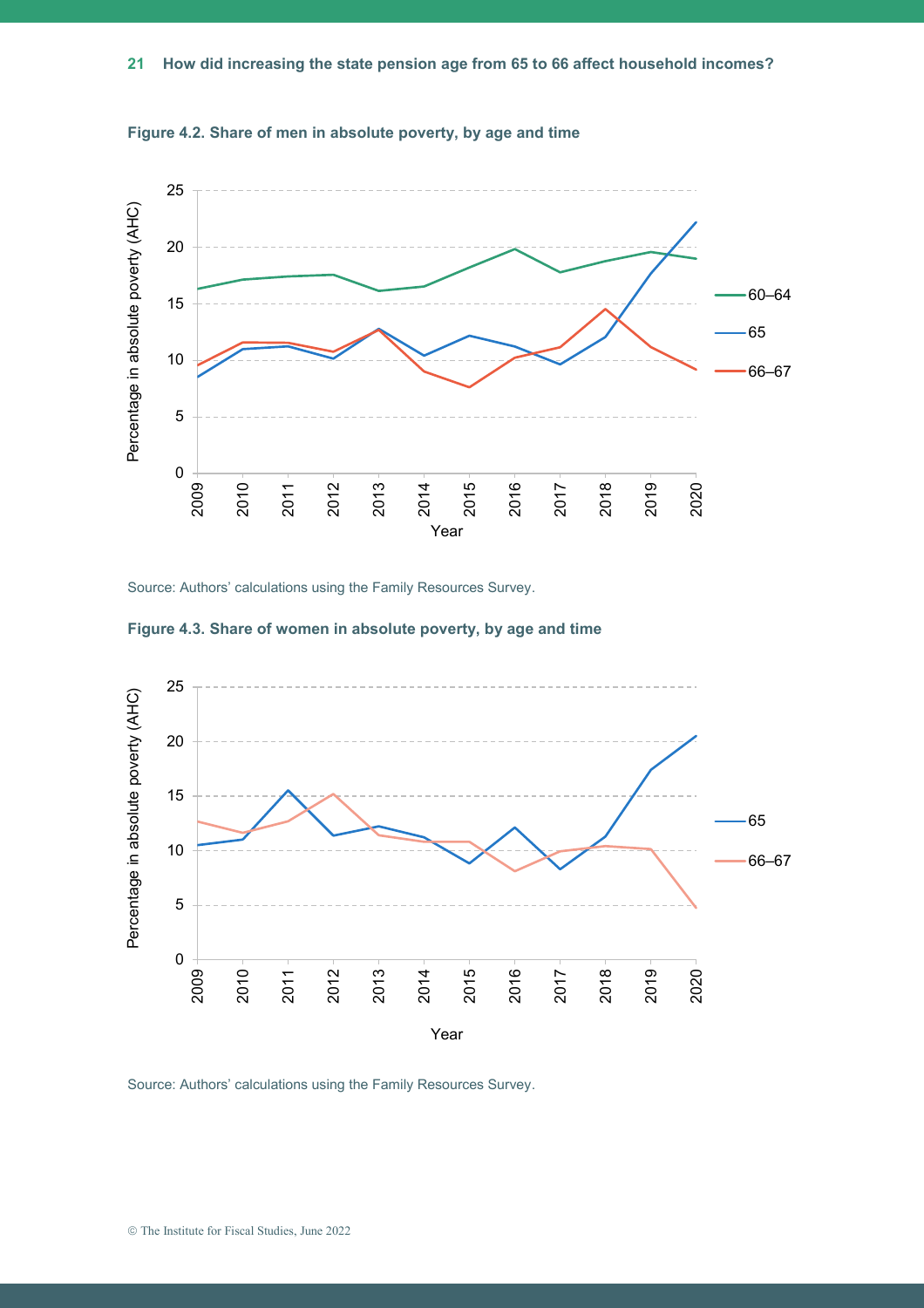**Table 4.2. Effect of increasing the state pension age from 65 to 66 on the probability of being in absolute income poverty (percentage points)**

| <b>Outcome</b>            | <b>Effect of being</b><br>under SPA | <b>Standard error</b> | <b>Mean for</b><br>65-year-olds<br>pre-reform |
|---------------------------|-------------------------------------|-----------------------|-----------------------------------------------|
| In absolute poverty (BHC) | $+12.9***$                          | $[2.2]$               | 10.5%                                         |
| In absolute poverty (AHC) | $+13.7***$                          | [2.0]                 | 10.2%                                         |

Note: \*\*\*, \*\* and \* denote the effect is significantly different from zero at the 1%, 5% and 10% level, respectively. Robust standard errors are clustered at the month-of-birth level. There are 6,654 observations in all models. Pre-reform means are estimated using data from 2014Q4 to 2018Q3.

Source: Authors' calculations using the Family Resources Survey.

have risen over the past decade. Figure 4.3 shows the percentages of 65-year-old and of 66- and 67-year-old women in poverty over time.**<sup>6</sup>** Between 2013 and 2018, we can see a fairly stable fraction of 65-, 66- and 67-year-old women in poverty, at around 10%. Again, after the state pension age rises above 65, the poverty rate of 65-year-old women increases sharply, reaching 21% in 2020.

Undertaking more formal econometric analysis, Table 4.2 shows the impact of being under the state pension age on the probability of being in absolute poverty (measured both before and after housing costs are deducted), estimated using the methodology described in Chapter 2.

The regression results indicate that the reform led to an increase in the absolute poverty rate of 65-year-olds by 12.9 percentage points (measured before housing costs) or 13.7 percentage points (measured after housing costs) – very similar to the implicit effect on poverty shown in Figures 4.2 and 4.3. These are large effects: since the absolute income poverty rate of 65-yearolds under the state pension age between 2019 and 2021 reached 24% (measured after housing costs), our estimate implies that the absolute poverty rate of 65-year-olds would have remained at 10% in absence of the state pension age increase. In other words, increasing the state pension age from 65 to 66 more than doubled the absolute poverty rate of 65-year-olds. In addition, our results are larger than those found for the earlier increase in the female state pension age from 60 to 63: for that reform, Cribb and Emmerson (2019) found that being under the state pension age led to a 6.4 (AHC) or 8.7 (BHC) percentage point increase in the absolute poverty rate.

**<sup>6</sup>** We do not present the poverty rate of 60- to 64-year-old women on this graph because it is affected by the rise in the state pension age from 2010 onwards.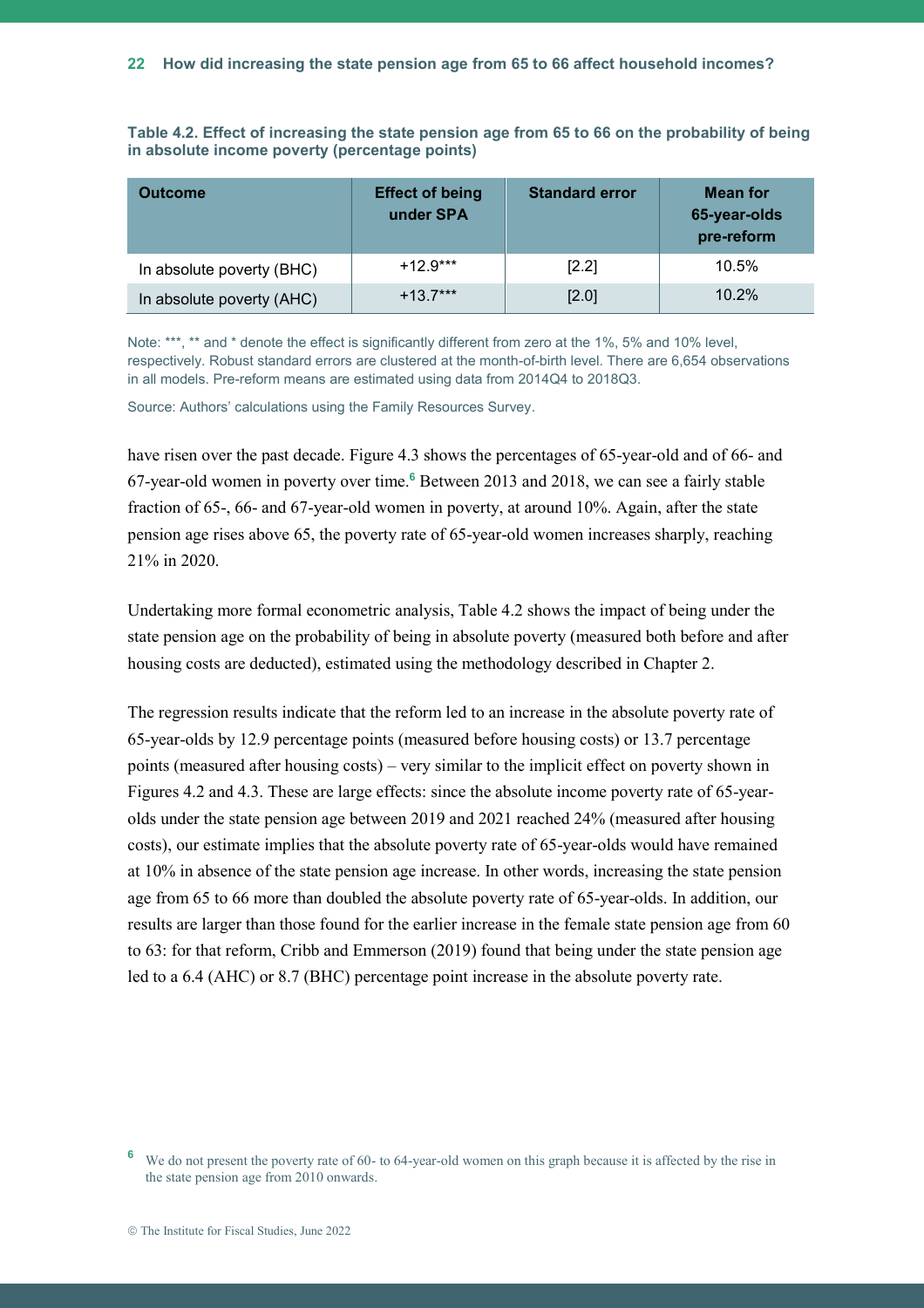In Table 4.3, we examine how the estimated increase in income poverty varies across different groups in the population. We find large differences for some groups, although relatively little difference between the effects on men and women. Focusing on the 'after housing costs' measures (as they allow for the fact that many people will have near-zero housing costs as a result of being owner-occupiers), 65-year-old men saw an increase of 13 percentage points in poverty, compared with an increase of 14½ percentage points for 65-year-old women.

| <b>Subgroup</b>              | <b>Effect of being</b><br>under SPA | <b>Standard error</b> | <b>Mean for</b><br>65-year-olds<br>pre-reform | <b>Observations</b> |
|------------------------------|-------------------------------------|-----------------------|-----------------------------------------------|---------------------|
| In absolute poverty<br>(BHC) |                                     |                       |                                               |                     |
| Men                          | $+13.3***$                          | [3.1]                 | 10.4%                                         | 3,237               |
| Women                        | $+12.7***$                          | [3.0]                 | 10.6%                                         | 3,417               |
| Single                       | $+17.7***$                          | [5.1]                 | 16.0%                                         | 1,829               |
| Couple                       | $+11.9***$                          | $[2.4]$               | 8.5%                                          | 4,825               |
| Degree                       | $+9.2***$                           | [3.1]                 | 6.2%                                          | 1,665               |
| A-level                      | $+9.2**$                            | [3.5]                 | 9.7%                                          | 1,801               |
| <b>GCSE</b> or below         | $+19.1***$                          | [3.4]                 | 12.7%                                         | 3,188               |
| Own home                     | $+10.8***$                          | [2.3]                 | 11.0%                                         | 5,322               |
| Rent home                    | $+19.9***$                          | [5.2]                 | 8.6%                                          | 1,332               |
| In absolute poverty<br>(AHC) |                                     |                       |                                               |                     |
| Men                          | $+13.1***$                          | [3.0]                 | 10.6%                                         | 3,237               |
| Women                        | $+14.5***$                          | [2.6]                 | 9.9%                                          | 3,417               |
| Single                       | $+21.9***$                          | [4.8]                 | 16.3%                                         | 1,829               |
| Couple                       | $+11.3***$                          | [2.2]                 | 8.0%                                          | 4,825               |
| Degree                       | $+7.0**$                            | [2.9]                 | 6.1%                                          | 1,665               |
| A-level                      | $+11.4***$                          | [3.4]                 | 9.1%                                          | 1,801               |
| GCSE or below                | $+20.6***$                          | [3.5]                 | 12.4%                                         | 3,188               |
| Own home                     | $+11.0***$                          | [2.0]                 | 6.9%                                          | 5,322               |
| Rent home                    | $+24.4***$                          | $[5.4]$               | 22.6%                                         | 1,332               |

|  | Table 4.3. Effect of increasing the state pension age from 65 to 66 on the probability of being |  |  |  |  |  |
|--|-------------------------------------------------------------------------------------------------|--|--|--|--|--|
|  | in absolute poverty, by subgroup (percentage points)                                            |  |  |  |  |  |

Note: \*\*\*, \*\* and \* denote the effect is significantly different from zero at the 1%, 5% and 10% level, respectively. Robust standard errors are clustered at the month-of-birth level. Pre-reform means are estimated using data from 2014Q4 to 2018Q3.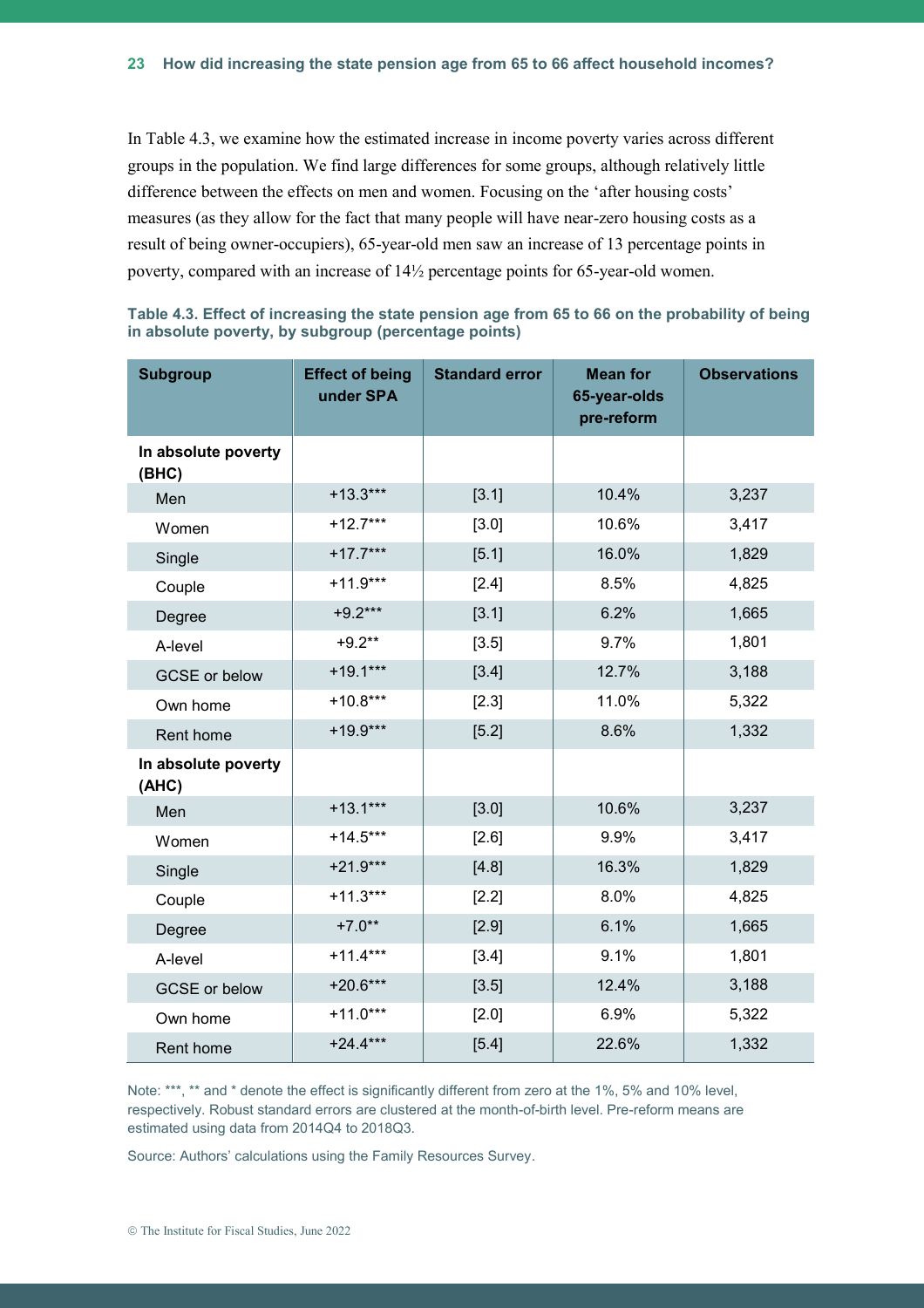For some groups, the higher state pension age increased the income poverty rate by around 20 percentage points. We estimate an increase in absolute poverty (after housing costs) of 11 percentage points for those living in a couple, compared with 22 percentage points for single people. This is despite the fact that we actually found a smaller reduction in individual net income for single people than for people in a couple in Chapter 3. The absolute income poverty rate of single people reached 38% for 65-year-olds under the state pension age between 2019 and 2021, so we estimate it would have stayed at 16% if the state pension age had remained at 65. There are two reasons why we see such a large increase for single people. The first is that they are generally poorer to start with, so any reduction in their income is more likely to push them into poverty. The second is that they generally have higher per-person equivalised housing costs than people in a couple, which explains why the difference in the poverty increase is not quite so large when measuring poverty before housing costs.

The increase in income poverty is also larger among people with less formal education than among people with more formal education and among renters compared with homeowners. The poverty rate (after housing costs) increased by 7 percentage points among 65-year-olds with a degree, compared with almost 21 percentage points among 65-year-olds with GCSE (or equivalent) qualifications or less. The income poverty rate of this latter group reached 35% for 65-year-olds under the state pension age between 2019 and 2021, so our estimate implies it would have been 14% in absence of the reform. In addition, the reform increased the poverty rate by 11 percentage points for homeowners and by 24 percentage points among renters. The income poverty rate of renters reached 46% for 65-year-olds under the state pension age between 2019 and 2021, so our estimate implies it would have been 22% had the state pension age stayed at 65. Much of this latter pattern is driven by the large difference in housing costs between the two groups, making renters more likely to be in poverty (AHC) to start with: the increases in poverty are more similar when measured before housing costs.

## **4.3 Drivers of the large increase in poverty**

In this section, we attempt to examine more deeply the drivers of the substantial increase in poverty we found in Section 4.2, including why the rise that results from the increase in the state pension age from 65 to 66 is greater than that found for the earlier increase in the female state pension age.

One reason why the impact of the state pension age on poverty might have increased over time is that the gap in the generosity between working-age and pensioner benefits has widened over time. For example, Figure 4.4 shows the maximum weekly amounts of pension credit (only available to low-income households over the state pension age) and jobseeker's allowance (available to out-of-work individuals under the state pension age) that a single-person household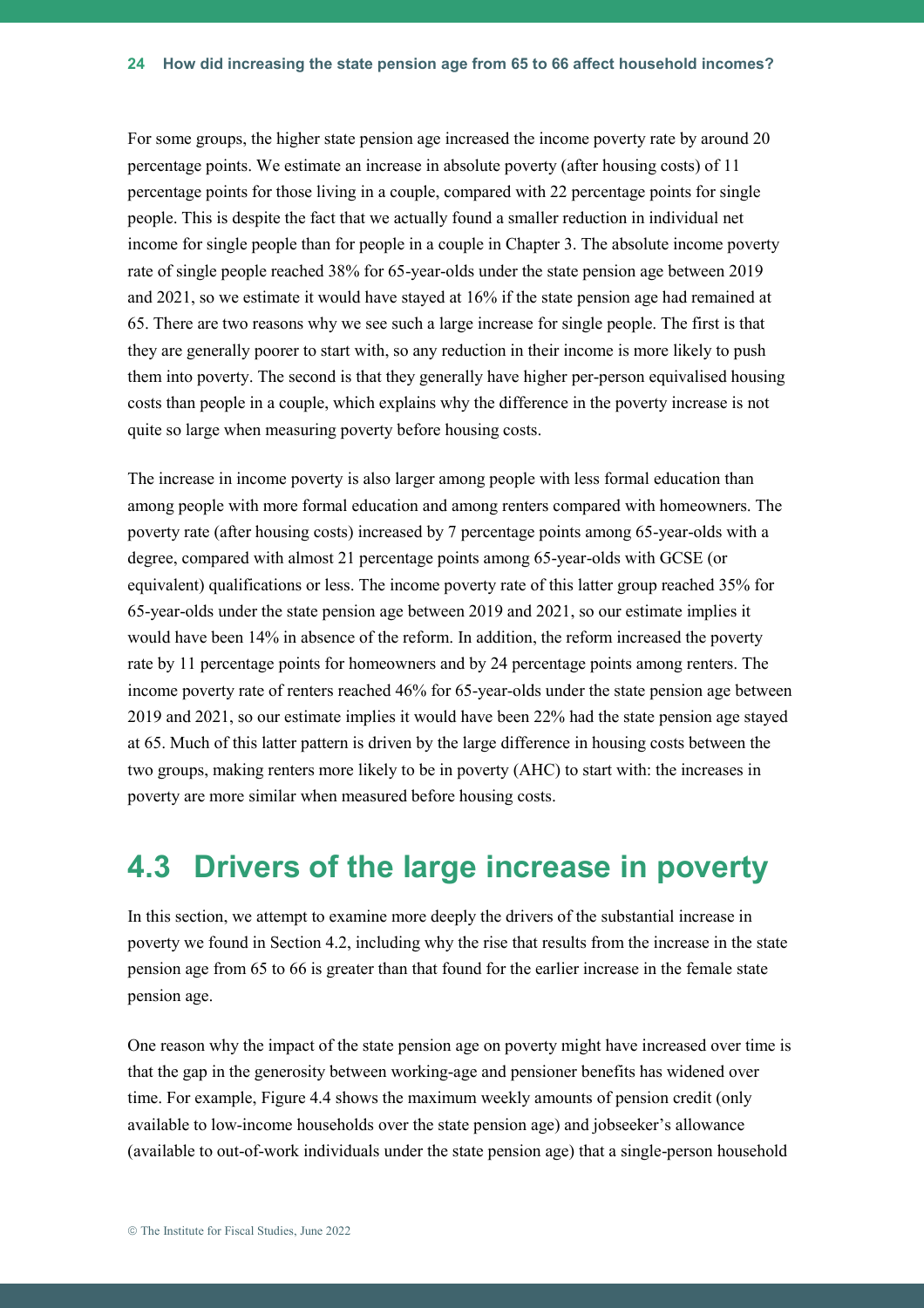could receive over time.**<sup>7</sup>** There has been a clear divergence in the generosity of these benefits, especially during the early 2000s, but even between 2010 and 2020 pension credit went from being worth 103% more than jobseeker's allowance to 134% more. As well as being more generous in cash terms, pension credit has less stringent eligibility requirements than jobseeker's allowance, as you do not need to look actively for work to claim it.





Note: Real levels in April of each year are shown. Entitlements shown for single adults. Note that other forms of support are available to low-income people who are out of work above and below pension age, such as housing benefit.

Source: DWP, Abstract of Statistics.

The value of the state pension has also risen over time. Figure 4.5 shows, among claimants who are up to two years over the state pension age, mean state pension income by year, separately for men and women. For men, we can discern a slight increase in average state pension income over time, from £148 per week in 2010 to £163 in 2020 (a 10% increase). There is an even clearer increase for women, whose state pension income was on average much lower than men's in 2010, at £118 per week, but had almost caught up by 2020, reaching £157 per week (a 34% increase). There are two reasons for these trends: first, women reaching their state pension age more recently on average had more qualifying years than women reaching their state pension age

**<sup>7</sup>** Universal credit (UC) started to be rolled out in 2013, bringing together a range of working-age benefits into a single payment. As of June 2022, those on legacy benefits will have to move over to UC by 2024. The rate of jobseeker's allowance is the same as the rate of universal credit for a single person in good health with no children and no housing costs (though it did temporarily differ from this rate when there was the temporary £20 per week uplift in UC during the COVID-19 pandemic).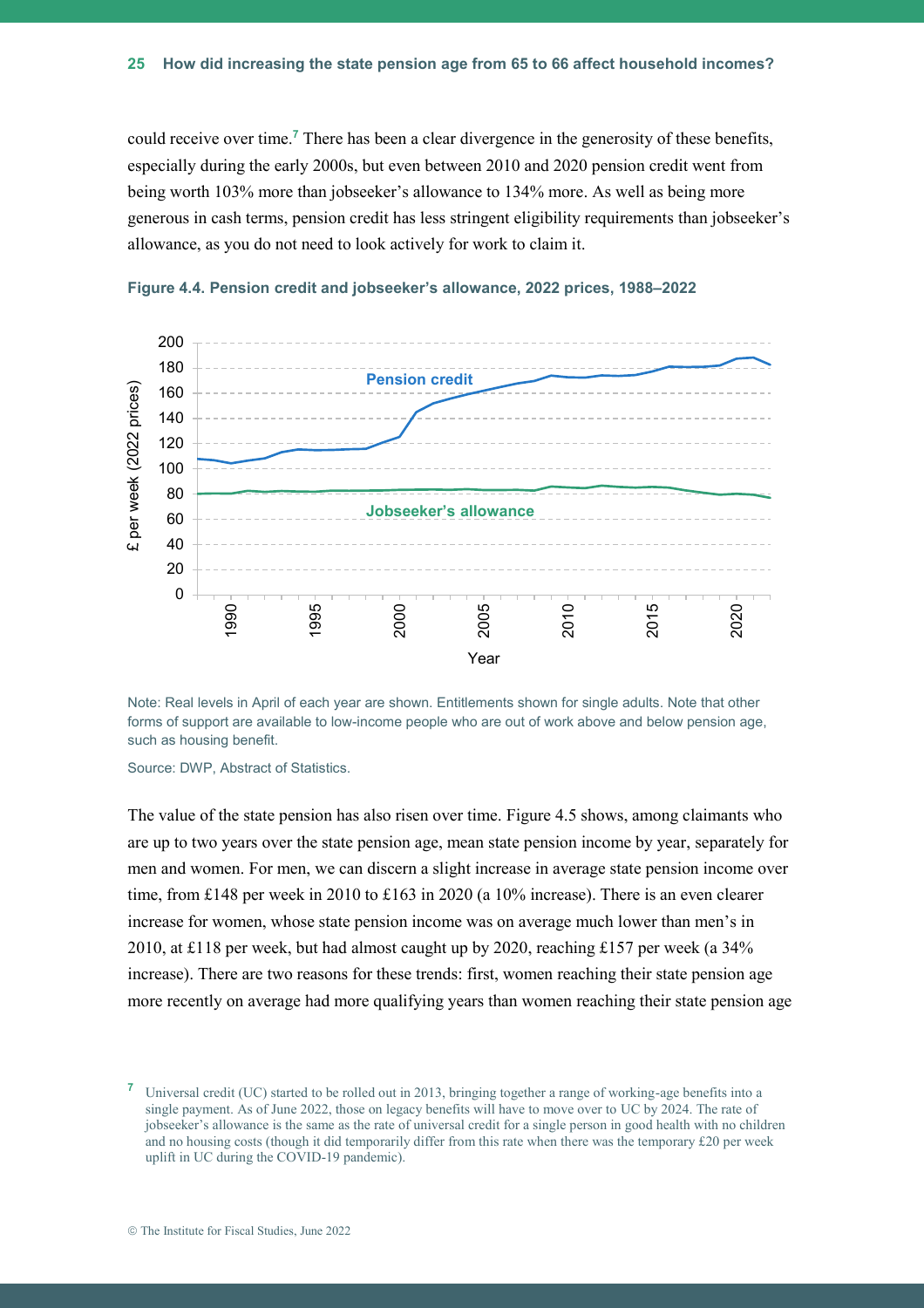in 2010, due to increases in labour market participation for more recently born cohorts of women; and second, reforms to the state pension system over the past ten years have tended to increase its real value and especially so for those reaching the state pension age with incomplete working histories. **8**





Source: Authors' calculations using the Family Resources Survey.

Figures 4.4 and 4.5 demonstrate that the amount of state support available to people above the state pension age has increased over time, while the value of working-age benefits is at a lower level and has not increased over time. Reaching the state pension age today therefore implies a larger increase in people's incomes than in the past as they are eligible for greater state benefits, which is one reason why we find a larger impact of the increase in the state pension age on household income and poverty than found for earlier increases in the female state pension age.

In addition to this, state benefits are more important for people's household incomes at slightly older ages (i.e. at age 65 compared with at age 60). This is because fewer people are in paid work, or have a partner in paid work, at older ages than at younger ages, as illustrated in Figure

**<sup>8</sup>** For example, the Pension Act 2007 reduced the number of qualifying years needed for a full basic state pension for people reaching state pension age on or after 6 April 2010. Also, the introduction of the new state pension in 2016 further increased the value of the state pension for most people, and transitional guarantees meant that no one lost out compared with the original system initially. The introduction of the 'triple lock' in 2010 also increased the real value of the state pension during this period.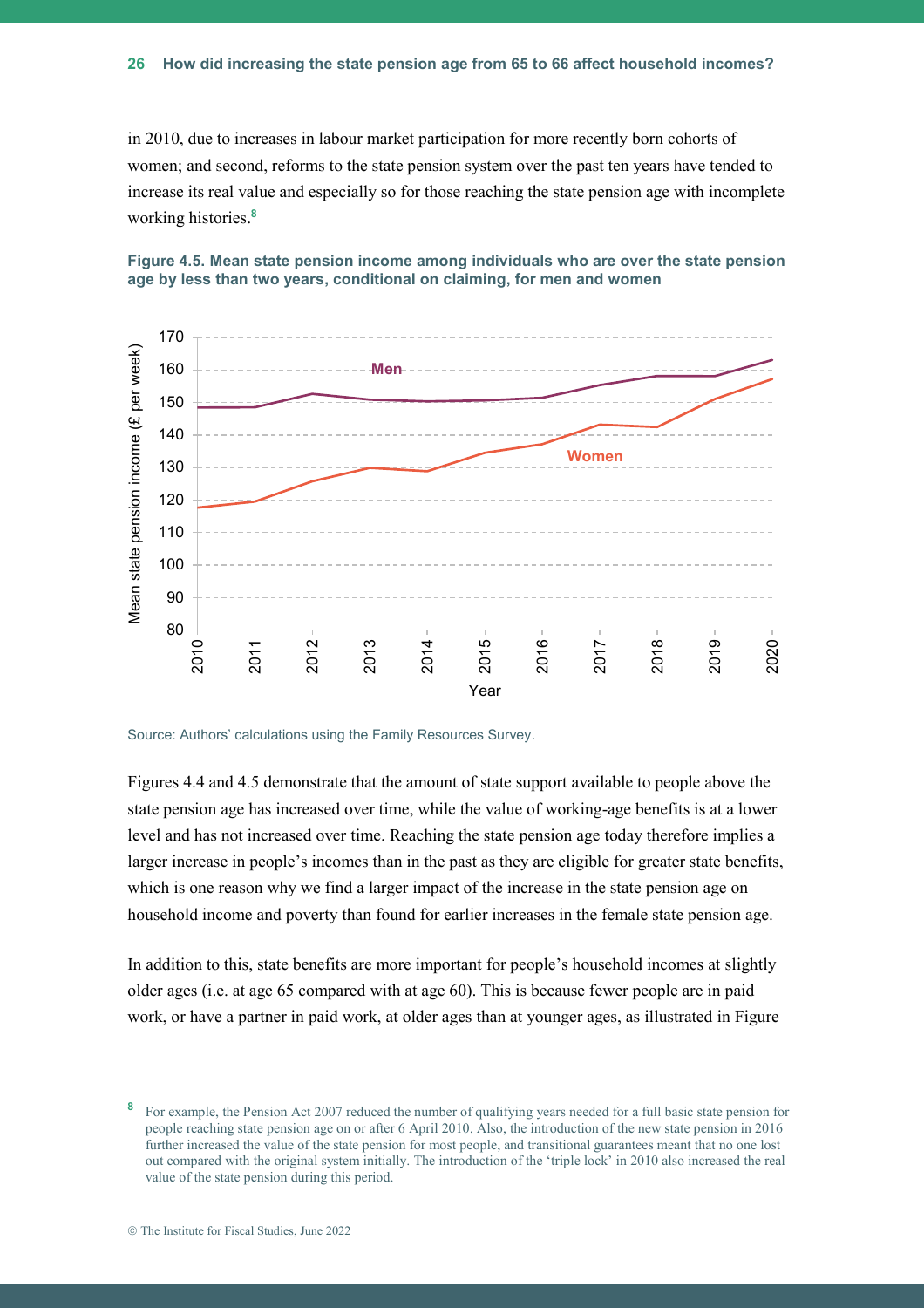4.6. While at age 60 about 60% of people are in paid work and over 40% have a partner in employment, by age 65 these proportions have both fallen to below 30%. While more 65-yearolds than 60-year-olds will claim a significant occupational pension, this does not make up for the large decrease in employment income received by people between the ages of 60 and 65. This means that 65-year-olds are considerably more reliant on state benefits, including the state pension, than are 60-year-olds, and so increasing the state pension age is likely to increase poverty more for 65-year-olds than for 60-year-olds simply because more people at that age will have been reliant on the state pension for the vast majority of their income.





Note: Sample period is 2015Q1 to 2021Q1. Source: Authors' calculations using the Family Resources Survey.

Table 4.4 demonstrates how important work status is for understanding the effect of a higher state pension age on poverty. It shows how being under the state pension age is associated with the probability of being in absolute income poverty (AHC) and being in or out of paid work. The first two rows show that, of the 13.7 percentage point increase in the absolute poverty rate found in Table 4.2, 10.3 percentage points come from an increase in the share of individuals who are in poverty and not in paid work. Therefore, the majority of the increase in the poverty rate that we find is down to people who are not in work, and who may well be reliant on the less-generous state benefits available to working-age people compared with pensioners.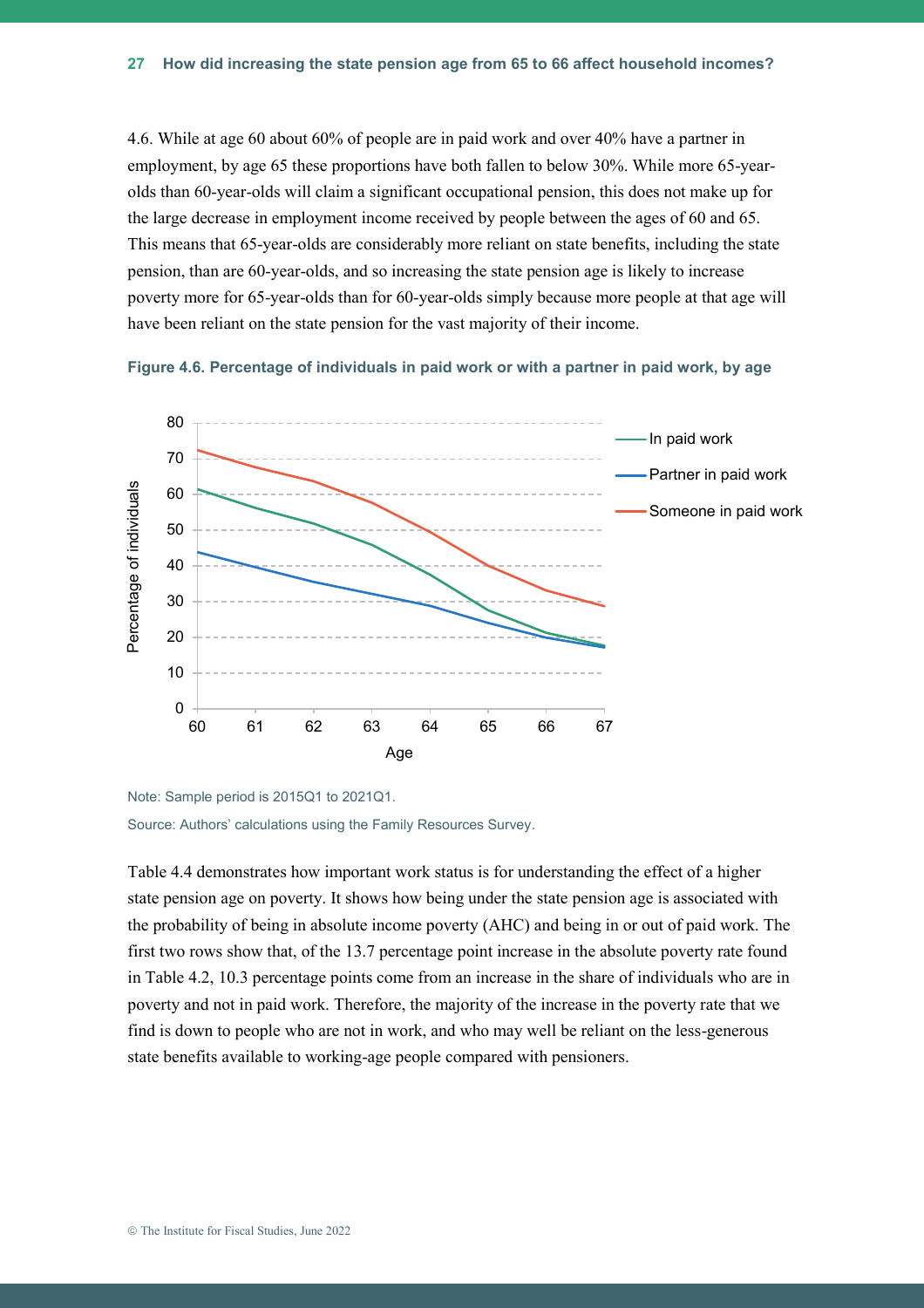| <b>Outcome/Subgroup</b>         | <b>Effect of being</b><br>under SPA | <b>Standard error</b> | <b>Mean for</b><br>65-year-olds<br>pre-reform |
|---------------------------------|-------------------------------------|-----------------------|-----------------------------------------------|
| All                             |                                     |                       |                                               |
| In poverty                      | $+13.7***$                          | [2.0]                 | 10.2%                                         |
| In poverty and in paid work     | $+3.5***$                           | [0.9]                 | 1.1%                                          |
| In poverty and not in paid work | $+10.3***$                          | [2.1]                 | 9.2%                                          |
| <b>Single</b>                   |                                     |                       |                                               |
| In poverty                      | $+21.9***$                          | [4.8]                 | 16.3%                                         |
| In poverty and in paid work     | $+5.5*$                             | $[2.3]$               | 1.3%                                          |
| In poverty and not in paid work | $+16.4***$                          | [5.4]                 | 15.0%                                         |
| Couple                          |                                     |                       |                                               |
| In poverty                      | $+11.3***$                          | $[2.2]$               | 8.0%                                          |
| In poverty and in paid work     | $+2.9***$                           | [0.9]                 | 1.0%                                          |
| In poverty and not in paid work | $+8.4***$                           | $[2.0]$               | 7.0%                                          |

**Table 4.4. Effect of increasing the state pension age from 65 to 66 on the probability of being in absolute poverty (AHC) and in work (percentage points)**

Note: \*\*\*, \*\* and \* denote the effect is significantly different from zero at the 1%, 5% and 10% level, respectively. Robust standard errors are clustered at the month-of-birth level. There are 6,654, 1,829 and 4,825 observations in models including everyone, single people and people in a couple, respectively. Prereform means are estimated using data from 2014Q4 to 2018Q3.

Source: Authors' calculations using the Family Resources Survey.

Nevertheless, there is also a 3.5 percentage point increase in the share of 65-year-olds who are both in absolute poverty and in paid work. While this makes up only the minority of the poverty increase, this is a relatively large increase given that only 1.1% of 65-year-olds prior to the reforms were both in paid work and in poverty. This highlights how it is very rare for people over the state pension age to be in paid work and in poverty, given that they have multiple sources of income (and are much less likely than working-age households to have many children in the household), but this is not so uncommon for people who can only rely on working-age benefits. The patterns are similar when separating the analysis by single people and people in a couple – the vast majority of the increase in poverty among 65-year-olds comes in out-of-work poverty – though there are much larger magnitudes in these effects for single people.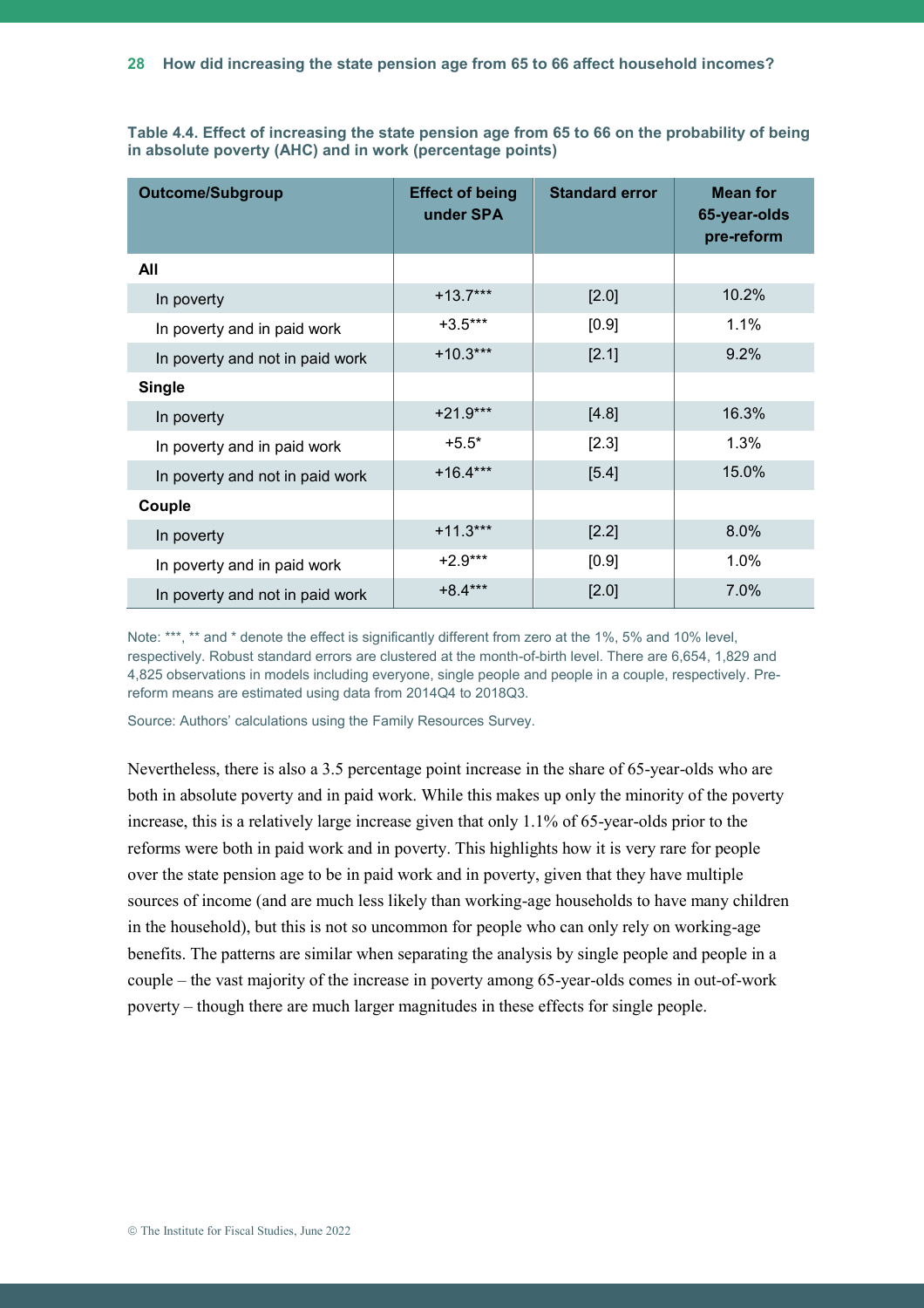# **5. Conclusion**

Since 2010 there have been large increases in the state pension age for women, but the increase in the state pension age from 65 to 66 was the first increase for men and women together. They are not the last increases on the horizon, with the state pension age already set to increase to 67 between 2026 and 2028 and the second independent review of the state pension age considering when the increase to 68 should happen (it is currently legislated to start in 2044, with the first independent review of the state pension age proposing that it be brought forwards by seven years). While increases in state pension ages are a coherent government response to increases in life expectancy at older ages, it is also important to understand how an increase in the state pension age impacts the finances of different households.

We find that while around 9% of 65-year-olds have delayed their retirement as a result of the increase in the state pension age to 66, this only boosts average incomes of 65-year-olds (i.e. measured across all 65-year-olds, including those who have not changed their retirement decision) by £47 per week, compared with an average fall in state pension income of £142 per week. The fact that some people who delay their exit from the labour force also delay drawing their occupational pension also pushes down average incomes. Overall, individual net incomes of 65-year-olds fell by £108 per week as a result of the reform. There are similar-sized falls in net household incomes (i.e. once you include everyone in the household).

The fall in benefit payments (principally the state pension) and rise in direct tax revenues driven by the higher state pension age benefited the exchequer to a substantial degree. We estimate the reform benefited the public finances by £4.9 billion per year, equivalent to around 5% of public spending on state pensions or  $\frac{1}{4}\%$  of national income.

But the reductions in household incomes mean that a considerably higher fraction of 65-yearolds are in absolute income poverty, rising by 14 percentage points. For some groups – people living alone; those with low education; renters – poverty rates rose by more than 20 percentage points. Most of the increase comes for those not in paid work, though there were also small but significant increases in the fraction of 65-year-olds in in-work poverty too.

The rises in poverty are bigger than those estimated to have occurred due to previous reforms. In particular, Cribb and Emmerson (2019) found a 6 percentage point increase in the same measure of income poverty as a result of the increase in the state pension age for women from 60 to 63 that occurred between 2010 and 2016.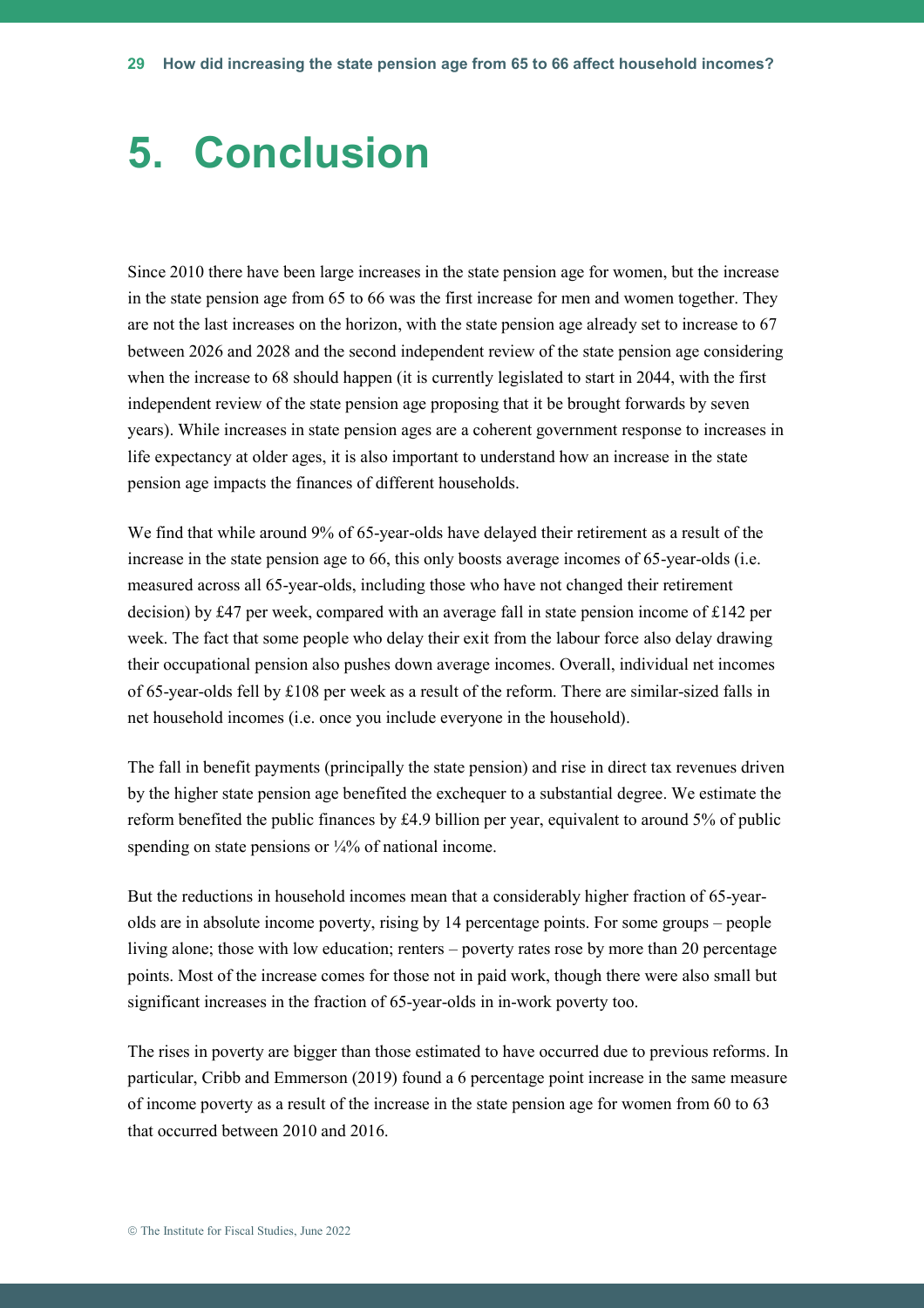The larger rise in poverty is due to the increasing gap in state support between pensioners and working-age people. That arises partly because of considerably higher state pension incomes for new recipients (particularly for women) in recent years, but also because of the increasingly large gap between the generosity of financial state support for those above and below the state pension age. It is also due to the fact that 65-year-olds are less likely to be in employment than 60-year-olds, meaning they are particularly likely to have been dependent on the state pension for income.

These trends seem likely to continue. Although there has been a pause in the 'triple lock' for 2022–23, the restoration of that rule in 2023–24 will continue to push up the value of the state pension compared with either prices or earnings. Means-tested pensioner benefits are likely to continue to rise relative to working-age benefits. This implies larger gaps in support at the state pension age and so poverty rates would be even more determined by which side of the state pension age people are. And as the state pension age rises to 67 in the mid-to-late 2020s, it means that 66-year-olds, who have even lower rates of employment than 65-year-olds (and so the state pension is even more important for them) will be under state pension age. If anything, it therefore seems likely the effect of increasing the state pension age on income poverty rates is likely to grow, rather than shrink, over time.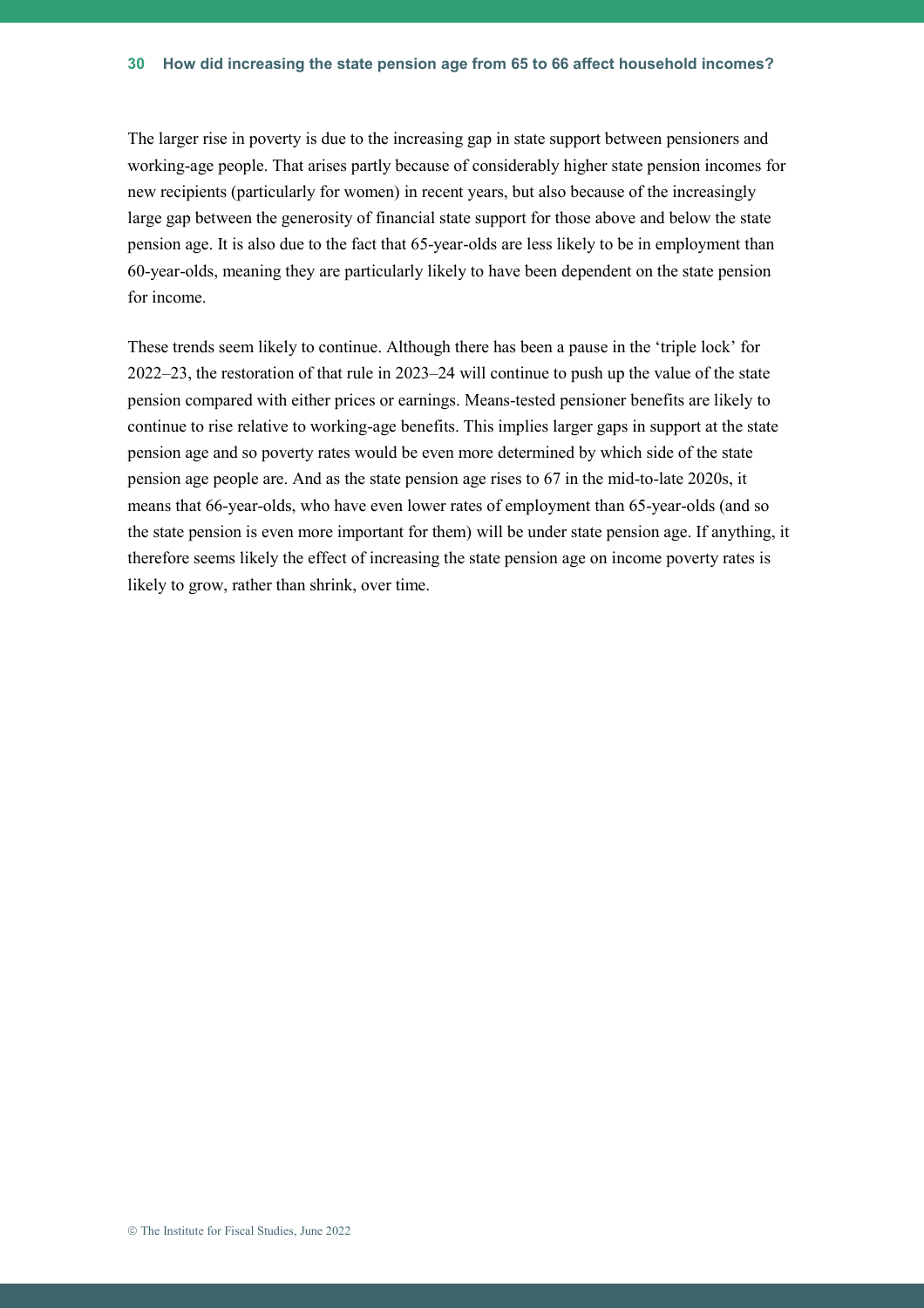# **Appendix**

#### **Table A.1. Robustness checks**

| <b>Outcome</b>                               | <b>Main</b><br>specification | <b>Clustering at</b><br>household<br>level | <b>Controlling</b><br>linearly for<br>cohort | 2015Q4-<br>2021Q1<br>sample | 2017Q4-<br>2021Q1<br>sample |
|----------------------------------------------|------------------------------|--------------------------------------------|----------------------------------------------|-----------------------------|-----------------------------|
|                                              | (1)                          | (2)                                        | (3)                                          | (4)                         | (5)                         |
| Receives<br>employment income                | $+8.8***$                    | $+8.8***$                                  | $+8.0***$                                    | $+8.9***$                   | $+8.7***$                   |
|                                              | $[2.6]$                      | $[2.6]$                                    | [2.6]                                        | [2.5]                       | [2.8]                       |
| Gross earnings (incl.<br>self-emp.)          | +46.80***                    | $+46.80***$                                | $+41.40***$                                  | $+48.00***$                 | $+41.10***$                 |
|                                              | [13.60]                      | [14.20]                                    | [13.50]                                      | [13.10]                     | [15.20]                     |
| Benefit income<br>(incl. state pension)      | $-129.80***$                 | $-129.80***$                               | $-131.70***$                                 | $-131.70***$                | $-127.10***$                |
|                                              | [4.40]                       | [4.40]                                     | [4.40]                                       | [4.20]                      | [4.90]                      |
| Equivalised net<br>household income<br>(AHC) | $-109.80***$                 | $-109.80***$                               | $-114.40***$                                 | $-108.70***$                | $-119.20***$                |
|                                              | [17.30]                      | [18.70]                                    | [16.70]                                      | [16.70]                     | [18.80]                     |
| In absolute poverty<br>(AHC)                 | $+13.7***$                   | $+13.7***$                                 | $+14.5***$                                   | $+13.1***$                  | $+13.5***$                  |
|                                              | $[2.0]$                      | [2.1]                                      | [1.9]                                        | [1.8]                       | [2.1]                       |
| <b>Observations</b>                          | 6,654                        | 6,654                                      | 6,654                                        | 8,302                       | 4,989                       |

Note: \*\*\*, \*\* and \* denote the effect is significantly different from zero at the 1%, 5% and 10% level, respectively. The numbers in square brackets are robust standard errors clustered at the month-of-birth level, except in column (2) where they are clustered at the household level. Column (1) is estimated using the methodology outlined in Chapter 2; the other columns show the estimated results under different changes to this specification. Column (2) clusters standard errors at the household level, rather than the month-of-birth level. Column (3) includes a linear control for financial year of birth. Columns (4) and (5) extend and shorten the sample period, respectively. Effects on cash amounts are rounded to the nearest 10p.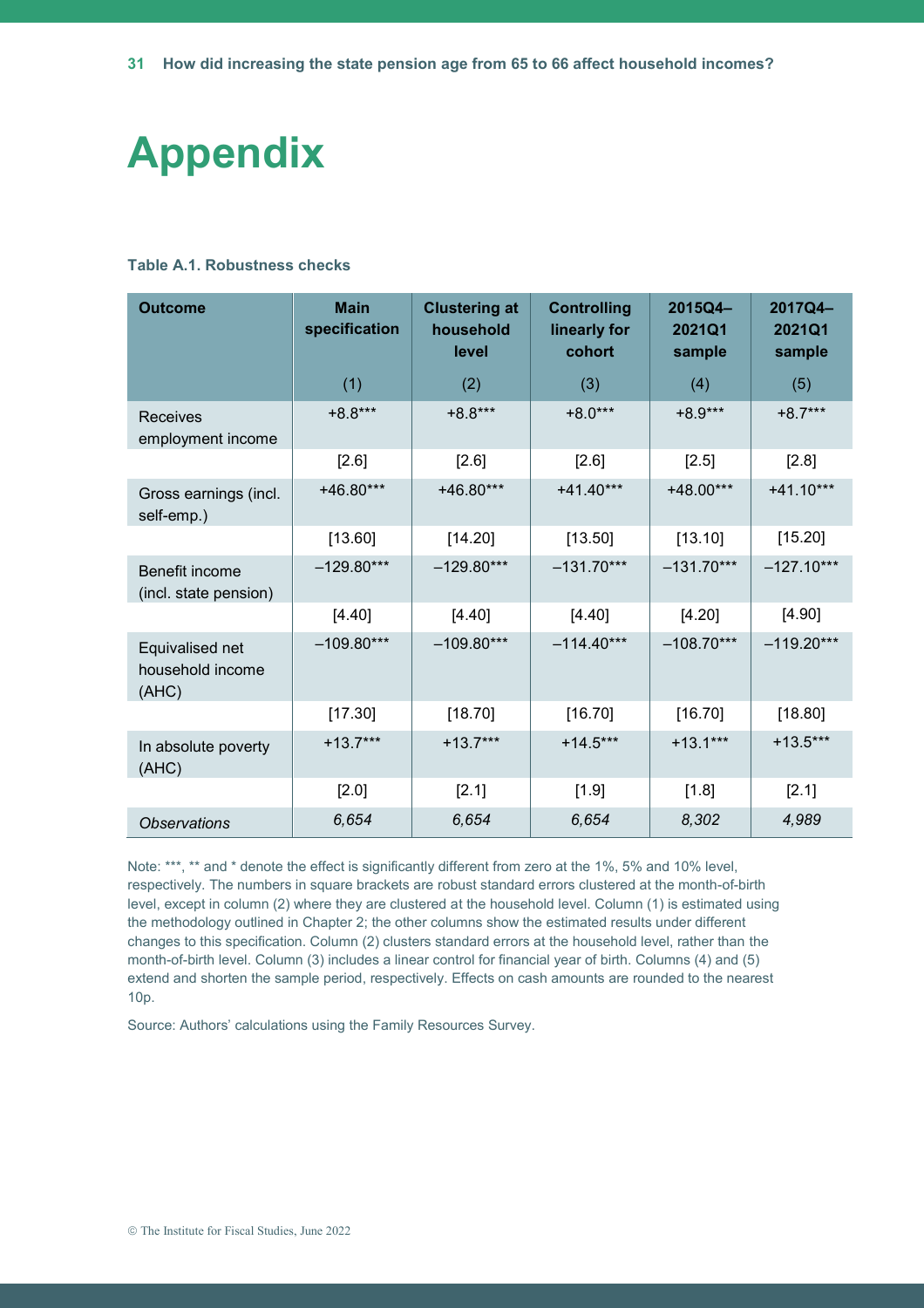| <b>Outcome</b>                       | <b>Effect of being</b><br>under SPA | <b>Standard error</b> | <b>Mean for</b><br>65-year-olds<br>pre-reform |
|--------------------------------------|-------------------------------------|-----------------------|-----------------------------------------------|
| Men                                  |                                     |                       |                                               |
| Gross earnings (incl. self-emp.)     | $+60.20**$                          | [25.10]               | 106.90                                        |
| Gross occupational pensions          | $-5.60$                             | [14.10]               | 136.70                                        |
| Gross investment income              | $-5.50$                             | [4.60]                | 31.20                                         |
| Total gross private income           | $+49.10**$                          | [23.90]               | 274.80                                        |
| Benefit income (incl. state pension) | $-136.30***$                        | [5.80]                | 169.80                                        |
| State pension income                 | $-144.20***$                        | [3.70]                | 138.90                                        |
| Benefit income (excl. state pension) | $+10.80**$                          | [4.70]                | 27.60                                         |
| Net income                           | $-100.20***$                        | [18.10]               | 398.10                                        |
| Net transfer from government         | $-149.30***$                        | [9.90]                | 123.30                                        |
| Women                                |                                     |                       |                                               |
| Gross earnings (incl. self-emp.)     | $+33.40***$                         | [11.60]               | 46.30                                         |
| Gross occupational pensions          | $-20.10*$                           | [10.80]               | 74.50                                         |
| Gross investment income              | $+1.30$                             | [3.30]                | 19.30                                         |
| Total gross private income           | $+14.60$                            | [15.90]               | 140.20                                        |
| Benefit income (incl. state pension) | $-122.80***$                        | [7.00]                | 158.20                                        |
| State pension income                 | $-139.00***$                        | [3.30]                | 130.00                                        |
| Benefit income (excl. state pension) | $+18.70***$                         | [6.40]                | 25.20                                         |
| Net income                           | $-112.10***$                        | [12.70]               | 276.20                                        |
| Net transfer from government         | $-126.70***$                        | [8.90]                | 136.00                                        |

**Table A.2. Effect of the reform on different sources of individual income, by sex (£ per week)**

Note: \*\*\*, \*\* and \* denote the effect is significantly different from zero at the 1%, 5% and 10% level, respectively. Robust standard errors are clustered at the month-of-birth level. There are 3,237 observations in all models for men and 3,417 observations in all models for women. Pre-reform means are estimated using data from 2014Q4 to 2018Q3. Effects are rounded to the nearest 10p. 'Benefit income (excl. state pension)' also excludes other pensioner benefits such as the warm homes discount and the Christmas bonus paid to certain benefit recipients (including recipients of the state pension).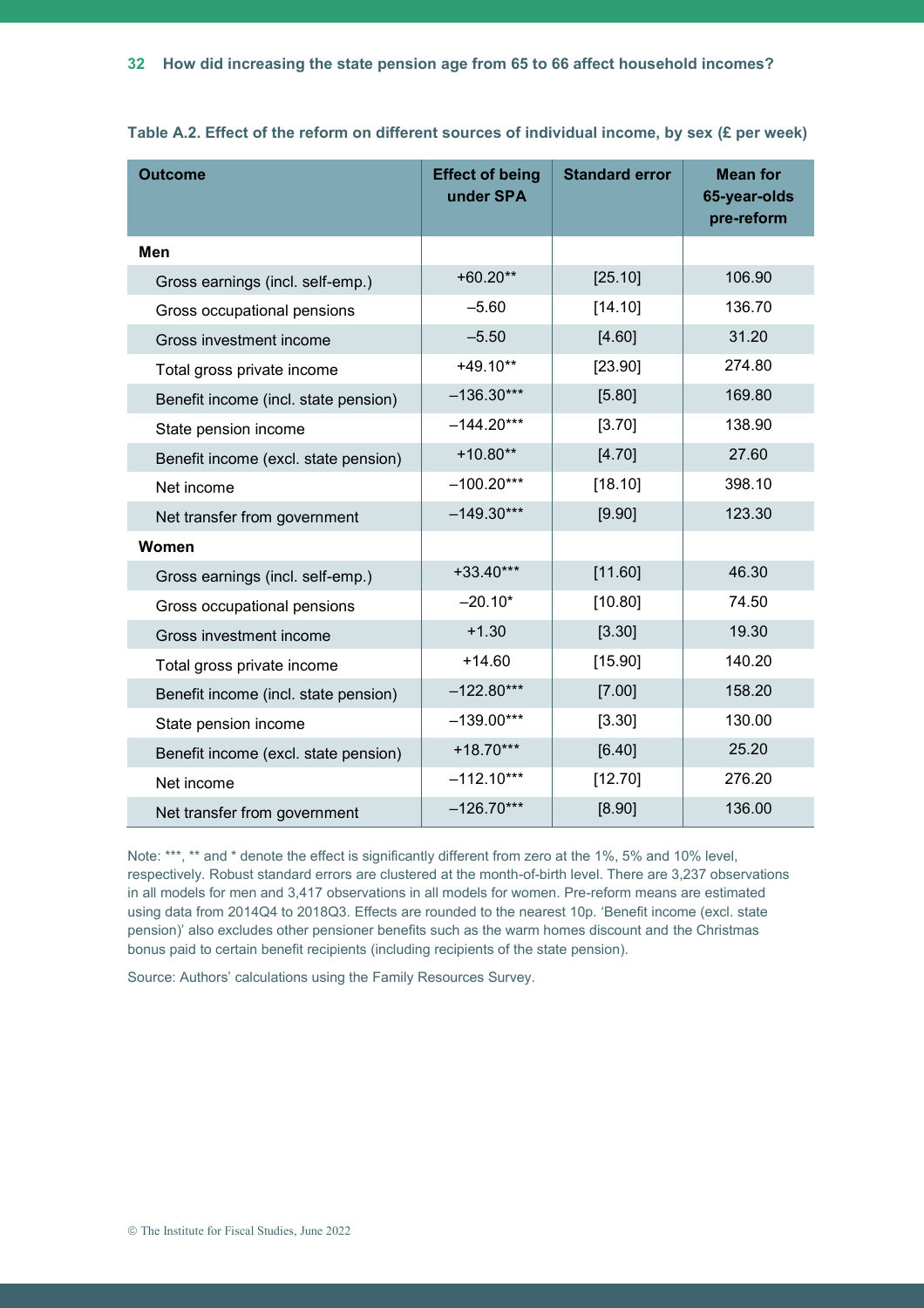|              |  |  |  |  | Table A.3. Effect of the reform on different sources of individual income, by partner status |  |  |
|--------------|--|--|--|--|----------------------------------------------------------------------------------------------|--|--|
| (£ per week) |  |  |  |  |                                                                                              |  |  |

| <b>Outcome</b>                       | <b>Effect of being</b><br>under SPA | <b>Standard error</b> | <b>Mean for</b><br>65-year-olds<br>pre-reform |
|--------------------------------------|-------------------------------------|-----------------------|-----------------------------------------------|
| <b>Single</b>                        |                                     |                       |                                               |
| Gross earnings (incl. self-emp.)     | $+60.60***$                         | [21.70]               | 63.50                                         |
| Gross occupational pensions          | $-21.00*$                           | [12.10]               | 91.50                                         |
| Gross investment income              | $-4.00$                             | [3.70]                | 20.10                                         |
| Total gross private income           | $+35.60$                            | [22.80]               | 175.10                                        |
| Benefit income (incl. state pension) | $-122.30***$                        | [10.60]               | 196.80                                        |
| State pension income                 | $-146.10***$                        | [4.80]                | 138.80                                        |
| Benefit income (excl. state pension) | $+26.80***$                         | [8.80]                | 53.70                                         |
| Net income                           | $-96.30***$                         | [14.60]               | 342.50                                        |
| Net transfer from government         | $-132.00***$                        | [15.00]               | 167.50                                        |
| In a couple                          |                                     |                       |                                               |
| Gross earnings (incl. self-emp.)     | $+38.80**$                          | [16.50]               | 80.30                                         |
| Gross occupational pensions          | $-11.60$                            | [11.20]               | 109.60                                        |
| Gross investment income              | $-0.50$                             | [3.80]                | 26.90                                         |
| Total gross private income           | $+26.80$                            | [16.40]               | 216.80                                        |
| Benefit income (incl. state pension) | $-132.60***$                        | [4.30]                | 151.50                                        |
| State pension income                 | $-139.90***$                        | [2.90]                | 132.60                                        |
| Benefit income (excl. state pension) | $+9.80***$                          | [3.30]                | 16.10                                         |
| Net income                           | $-112.90***$                        | [13.00]               | 332.70                                        |
| Net transfer from government         | $-139.60***$                        | [6.50]                | 115.80                                        |

Note: \*\*\*, \*\* and \* denote the effect is significantly different from zero at the 1%, 5% and 10% level, respectively. Robust standard errors are clustered at the month-of-birth level. There are 1,829 observations in all models for singles and 4,825 observations in all models for couples. Pre-reform means are estimated using data from 2014Q4 to 2018Q3. Effects are rounded to the nearest 10p. 'Benefit income (excl. state pension)' also excludes other pensioner benefits such as the warm homes discount and the Christmas bonus paid to certain benefit recipients (including recipients of the state pension).